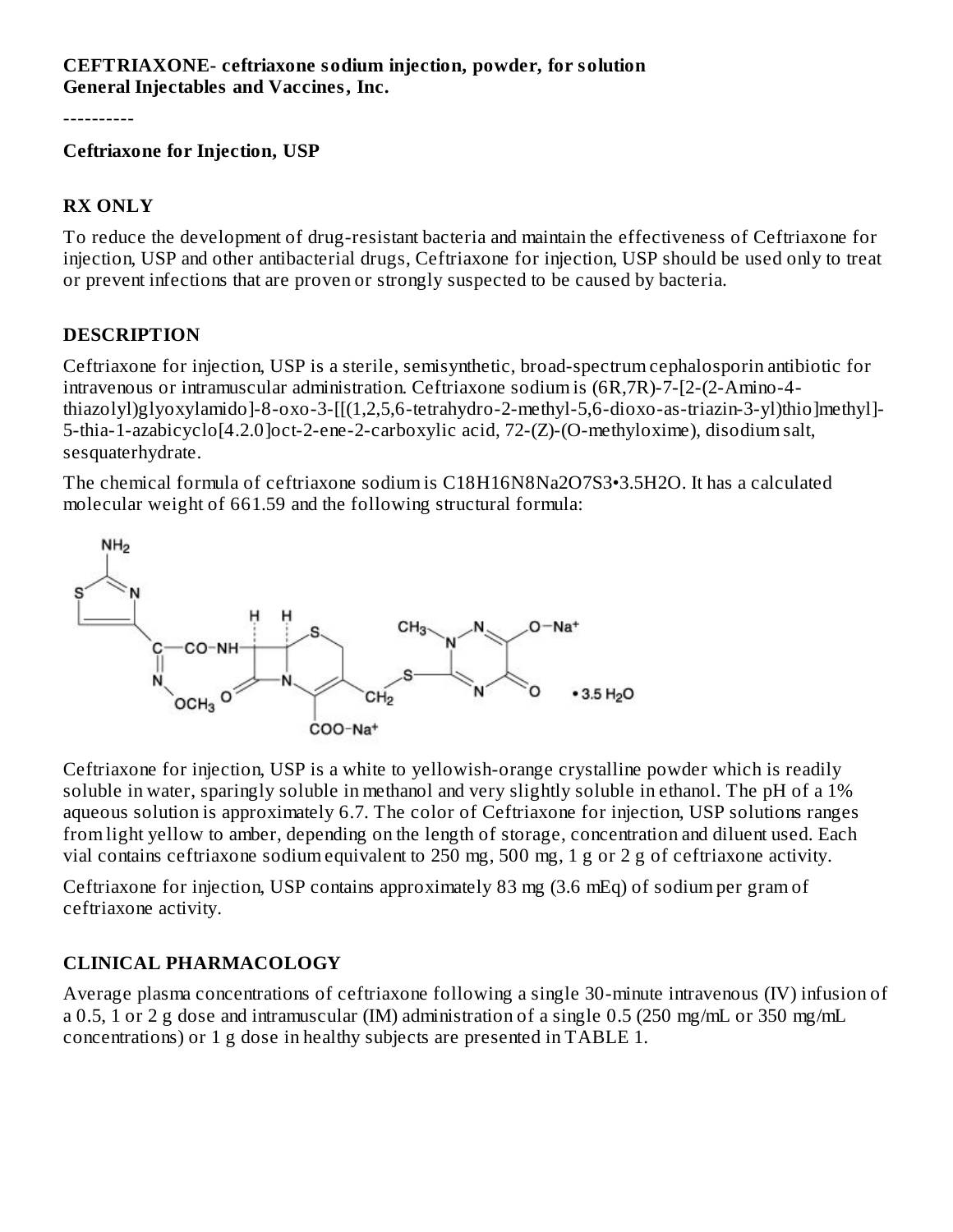| Dose/Route | <b>Average Plasma Concentrations (mcg/mL)</b> |  |  |  |  |  |  |  |  |
|------------|-----------------------------------------------|--|--|--|--|--|--|--|--|
|            | 0.5 hr 1 hr 2 hr 4 hr 6 hr 8 hr 12 hr 16 hr   |  |  |  |  |  |  |  |  |

IV doses were infused at a constant rate over 30 minutes

 $ND = Not determined$ 

| $0.5 g IV_{-}^{*}$ | 82  | 59  | 48  | 37  | 29 | 23 | 15 | 10        | 5         |
|--------------------|-----|-----|-----|-----|----|----|----|-----------|-----------|
| 0.5 g IM           |     |     |     |     |    |    |    |           |           |
| 250 mg/mL          | 22  | 33  | 38  | 35  | 30 | 26 | 16 | <b>ND</b> | 5         |
| 0.5 g IM           |     |     |     |     |    |    |    |           |           |
| 350 mg/mL          | 20  | 32  | 38  | 34  | 31 | 24 | 16 | <b>ND</b> | 5         |
| $1 g IV^*$         | 151 | 111 | 88  | 67  | 53 | 43 | 28 | 18        | 9         |
| 1 g IM             | 40  | 68  | 76  | 68  | 56 | 44 | 29 | <b>ND</b> | <b>ND</b> |
| 2 g IV*            | 257 | 192 | 154 | 117 | 89 | 74 | 46 | 31        | 15        |

Ceftriaxone was completely absorbed following IM administration with mean maximum plasma concentrations occurring between 2 and 3 hours post-dose. Multiple IV or IM doses ranging from 0.5 to 2 g at 12- to 24-hour intervals resulted in 15% to 36% accumulation of ceftriaxone above single dose values.

Ceftriaxone concentrations in urine are shown in TABLE 2.

| Dose/Route   | <b>Average Urinary Concentrations (mcg/mL)</b> |           |           |            |             |             |  |  |  |
|--------------|------------------------------------------------|-----------|-----------|------------|-------------|-------------|--|--|--|
|              | 0 to 2 hr                                      | 2 to 4 hr | 4 to 8 hr | 8 to 12 hr | 12 to 24 hr | 24 to 48 hr |  |  |  |
| $0.5$ q IV   | 526                                            | 366       | 142       | 87         | 70          | 15          |  |  |  |
| $0.5$ g $IM$ | 115                                            | 425       | 308       | 127        | 96          | 28          |  |  |  |
| 1 g IV       | 995                                            | 855       | 293       | 147        | 132         | 32          |  |  |  |
| 1 g M        | 504                                            | 628       | 418       | 237        | <b>ND</b>   | <b>ND</b>   |  |  |  |
| 2 g IV       | 2692                                           | 1976      | 757       | 274        | 198         | 40          |  |  |  |

Table 2 Urinary Concentrations of Ceftriaxone After Single Dose Administration

 $ND = Not determined.$ 

Thirty-three percent to 67% of a ceftriaxone dose was excreted in the urine as unchanged drug and the remainder was secreted in the bile and ultimately found in the feces as microbiologically inactive compounds. After a 1 g IV dose, average concentrations of ceftriaxone, determined from 1 to 3 hours after dosing, were 581 mcg/mL in the gallbladder bile, 788 mcg/mL in the common duct bile, 898 mcg/mL in the cystic duct bile, 78.2 mcg/g in the gallbladder wall and 62.1 mcg/mL in the concurrent plasma.

Over a 0.15 to 3 g dose range in healthy adult subjects, the values of elimination half-life ranged from 5.8 to 8.7 hours; apparent volume of distribution from 5.78 to 13.5 L; plasma clearance from 0.58 to 1.45 L/hour; and renal clearance from 0.32 to 0.73 L/hour. Ceftriaxone is reversibly bound to human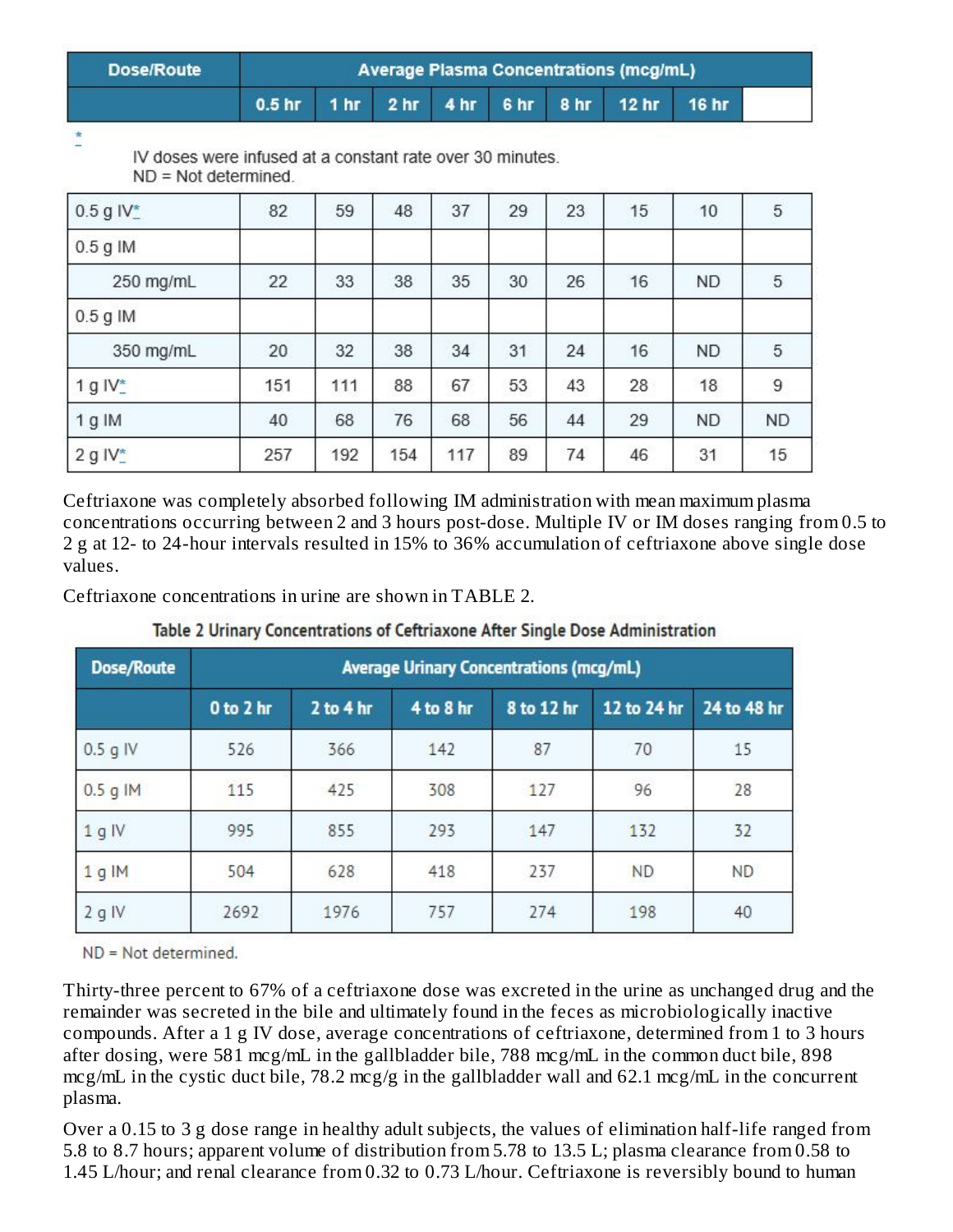plasma proteins, and the binding decreased from a value of 95% bound at plasma concentrations of <25 mcg/mL to a value of 85% bound at 300 mcg/mL. Ceftriaxone crosses the blood placenta barrier.

The average values of maximum plasma concentration, elimination half-life, plasma clearance and volume of distribution after a 50 mg/kg IV dose and after a 75 mg/kg IV dose in pediatric patients suffering from bacterial meningitis are shown in TABLE 3. Ceftriaxone penetrated the inflamed meninges of infants and pediatric patients; CSF concentrations after a 50 mg/kg IV dose and after a 75 mg/kg IV dose are also shown in TABLE 3.

|                                              | 50 mg/kg IV       | 75 mg/kg IV        |
|----------------------------------------------|-------------------|--------------------|
| Maximum Plasma Concentrations (mcg/mL)       | 216               | 275                |
| Elimination Half-life (hr)                   | 4.6               | 4.3                |
| Plasma Clearance (mL/hr/kg)                  | 49                | 60                 |
| Volume of Distribution (mL/kg)               | 338               | 373                |
| CSF Concentration-inflamed meninges (mcg/mL) | 5.6               | 6.4                |
| Range (mcg/mL)                               | 1.3 to 18.5       | 1.3 to 44          |
| Time after dose (hr)                         | $3.7 \ (\pm 1.6)$ | $3.3$ ( $\pm$ 1.4) |

Table 3 Average Pharmacokinetic Parameters of Ceftriaxone in Pediatric Patients With Meningitis

Compared to that in healthy adult subjects, the pharmacokinetics of ceftriaxone were only minimally altered in elderly subjects and in patients with renal impairment or hepatic dysfunction (TABLE 4); therefore, dosage adjustments are not necessary for these patients with ceftriaxone dosages up to 2 g per day. Ceftriaxone was not removed to any significant extent from the plasma by hemodialysis; in six of 26 dialysis patients, the elimination rate of ceftriaxone was markedly reduced.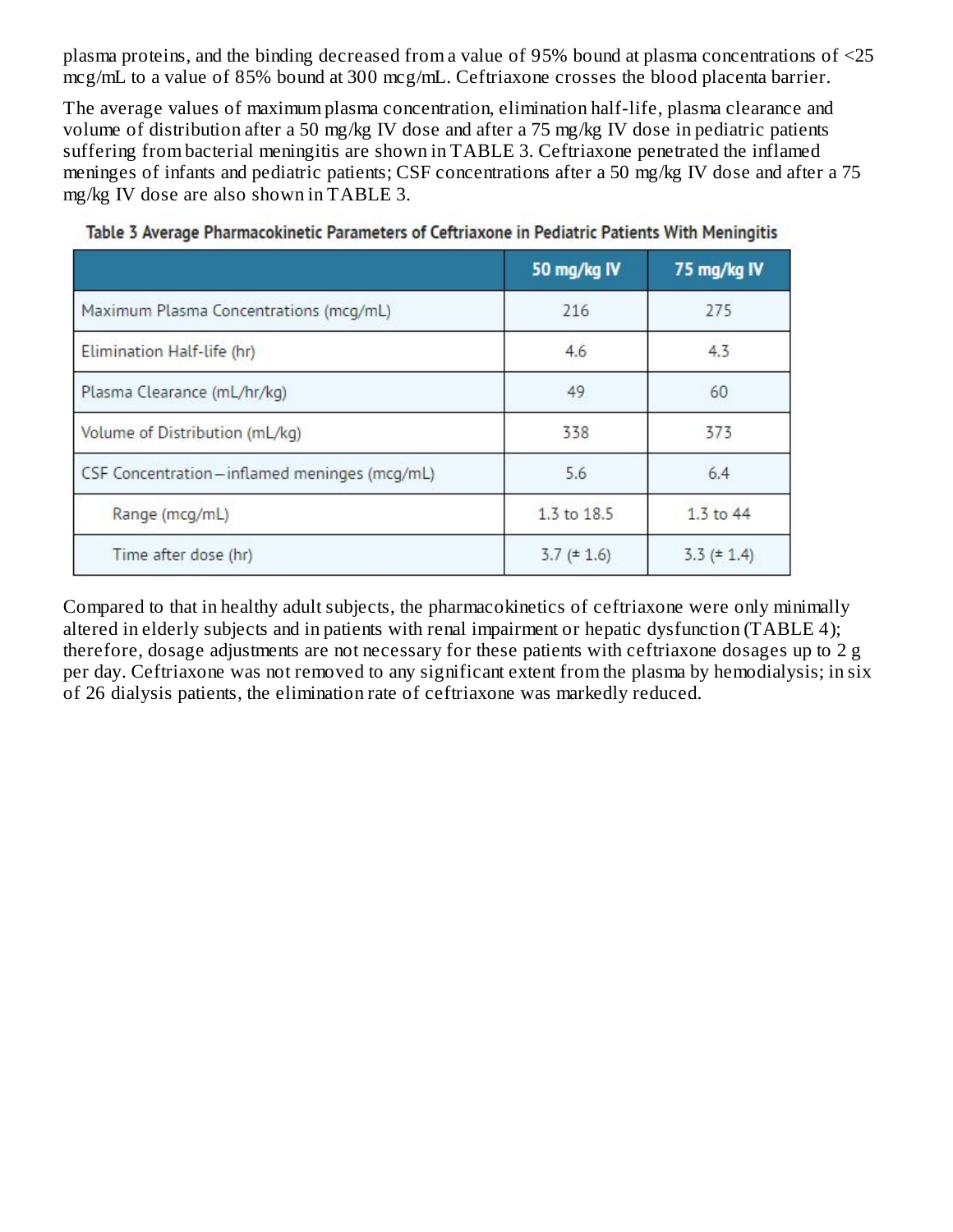| <b>Subject Group</b>                  | <b>Elimination</b><br><b>Half-Life</b><br>(hr) | <b>Plasma</b><br><b>Clearance</b><br>(L/hr) | <b>Volume of</b><br><b>Distribution</b><br>(L) |
|---------------------------------------|------------------------------------------------|---------------------------------------------|------------------------------------------------|
| <b>Healthy Subjects</b>               | 5.8 to 8.7                                     | 0.58 to 1.45                                | 5.8 to 13.5                                    |
| Elderly Subjects (mean age, 70.5 yr)  | 8.9                                            | 0.83                                        | 10.7                                           |
| Patients With Renal Impairment        |                                                |                                             |                                                |
| Hemodialysis Patients (0 to 5 mL/min) | 14.7                                           | 0.65                                        | 13.7                                           |
| Severe (5 to 15 mL/min)               | 15.7                                           | 0.56                                        | 12.5                                           |
| Moderate (16 to 30 mL/min)            | 11.4                                           | 0.72                                        | 11.8                                           |
| Mild (31 to 60 mL/min)                | 12.4                                           | 0.70                                        | 13.3                                           |
| Patients With Liver Disease           | 8.8                                            | 1.1                                         | 13.6                                           |

#### Table 4 Average Pharmacokinetic Parameters of Ceftriaxone in Humans

Creatinine clearance.

The elimination of ceftriaxone is not altered when Ceftriaxone for injection is co-administered with probenecid.

Pharmacokinetics in the Middle Ear Fluid: In one study, total ceftriaxone concentrations (bound and unbound) were measured in middle ear fluid obtained during the insertion of tympanostomy tubes in 42 pediatric patients with otitis media. Sampling times were from 1 to 50 hours after a single intramuscular injection of 50 mg/kg of ceftriaxone. Mean  $(\pm SD)$  ceftriaxone levels in the middle ear reached a peak of 35 ( $\pm$  12) mcg/mL at 24 hours, and remained at 19 ( $\pm$  7) mcg/mL at 48 hours. Based on middle ear fluid ceftriaxone concentrations in the 23 to 25 hour and the 46 to 50 hour sampling time intervals, a half-life of 25 hours was calculated. Ceftriaxone is highly bound to plasma proteins. The extent of binding to proteins in the middle ear fluid is unknown.

Interaction with Calcium: Two in vitro studies, one using adult plasma and the other neonatal plasma from umbilical cord blood have been carried out to assess interaction of ceftriaxone and calcium. Ceftriaxone concentrations up to 1 mM (in excess of concentrations achieved in vivo following administration of 2 g ceftriaxone infused over 30 minutes) were used in combination with calcium concentrations up to 12 mM (48 mg/dL). Recovery of ceftriaxone from plasma was reduced with calcium concentrations of 6 mM (24 mg/dL) or higher in adult plasma or 4 mM (16 mg/dL) or higher in neonatal plasma. This may be reflective of ceftriaxone-calcium precipitation.

#### Microbiology:

#### Mechanism of Action

Ceftriaxone is a bactericidal agent that acts by inhibition of bacterial cell wall synthesis. Ceftriaxone has activity in the presence of some beta-lactamases, both penicillinases and cephalosporinases, of Gram-negative and Gram-positive bacteria.

#### Resistance

Resistance to ceftriaxone is primarily through hydrolysis by beta-lactamase, alteration of penicillinbinding proteins (PBPs), and decreased permeability.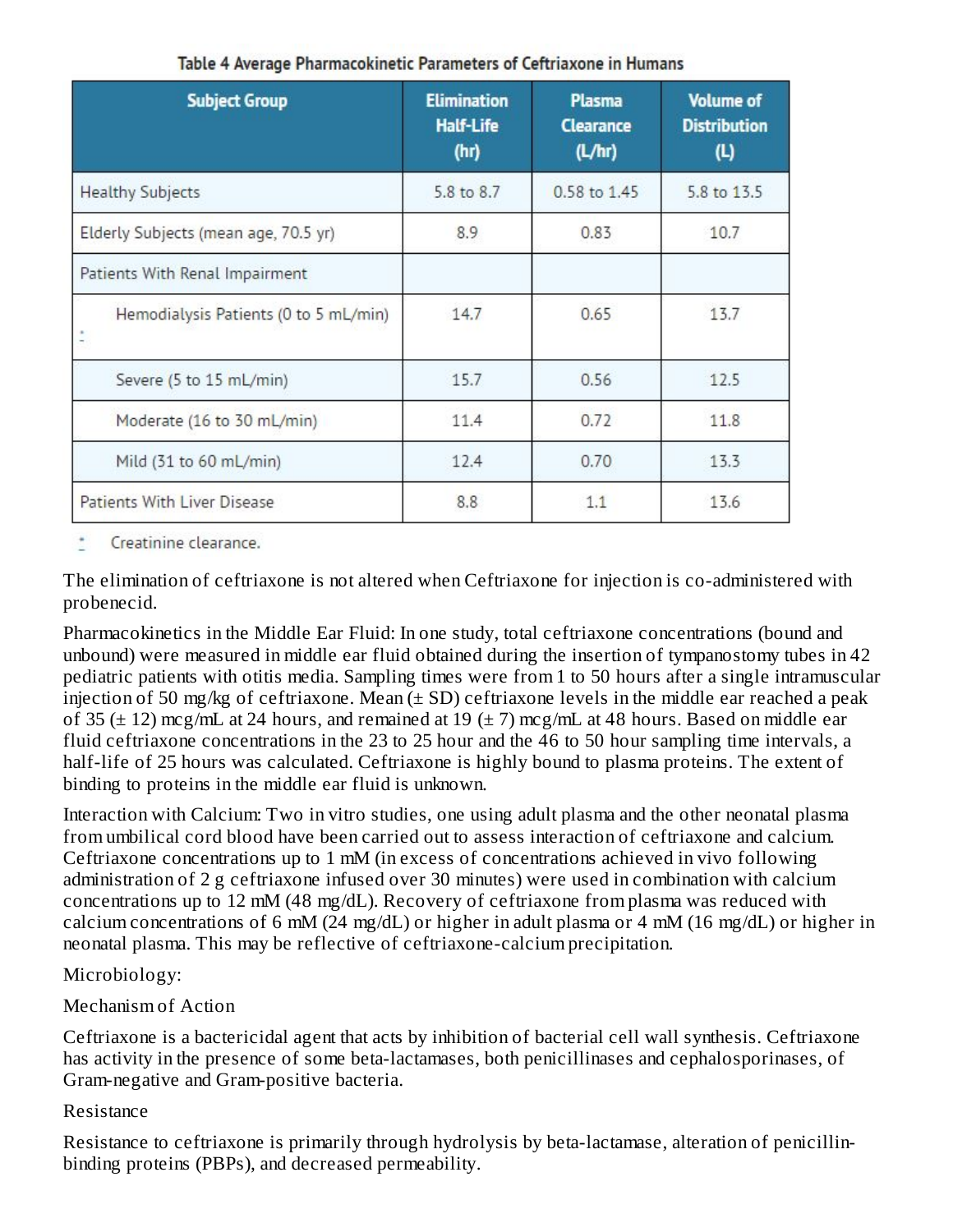#### Interaction with Other Antimicrobials

In an in vitro study antagonistic effects have been observed with the combination of chloramphenicol and ceftriaxone.

Antimicrobial Activity

Ceftriaxone has been shown to be active against most isolates of the following bacteria, both in vitro and in clinical infections as described in the INDICATIONS AND USAGE (1) section:

Gram-negative bacteria Acinetobacter calcoaceticus Enterobacter aerogenes Enterobacter cloacae Escherichia coli Haemophilus influenzae Haemophilus parainfluenzae Klebsiella oxytoca Klebsiella pneumoniae Moraxella catarrhalis Morganella morganii Neisseria gonorrhoeae Neisseria meningitidis Proteus mirabilis Proteus vulgaris Pseudomonas aeruginosa Serratia marcescens

Gram-positive bacteria Staphylococcus aureus Staphylococcus epidermidis Streptococcus pneumoniae Streptococcus pyogenes Viridans group streptococci

Anaerobic bacteria Bacteroides fragilis Clostridium species Peptostreptococcus species

The following in vitro data are available, but their clinical significance is unknown. At least 90 percent of the following microorganisms exhibit an in vitro minimum inhibitory concentration (MIC) less than or equal to the susceptible breakpoint for ceftriaxone. However, the efficacy of ceftriaxone in treating clinical infections due to these microorganisms has not been established in adequate and wellcontrolled clinical trials.

Gram-negative bacteria Citrobacter diversus Citrobacter freundii Providencia species (including Providencia rettgeri) Salmonella species (including Salmonella typhi) Shigella species

Gram-positive bacteria Streptococcus agalactiae

Anaerobic bacteria Porphyromonas (Bacteroides) melaninogenicus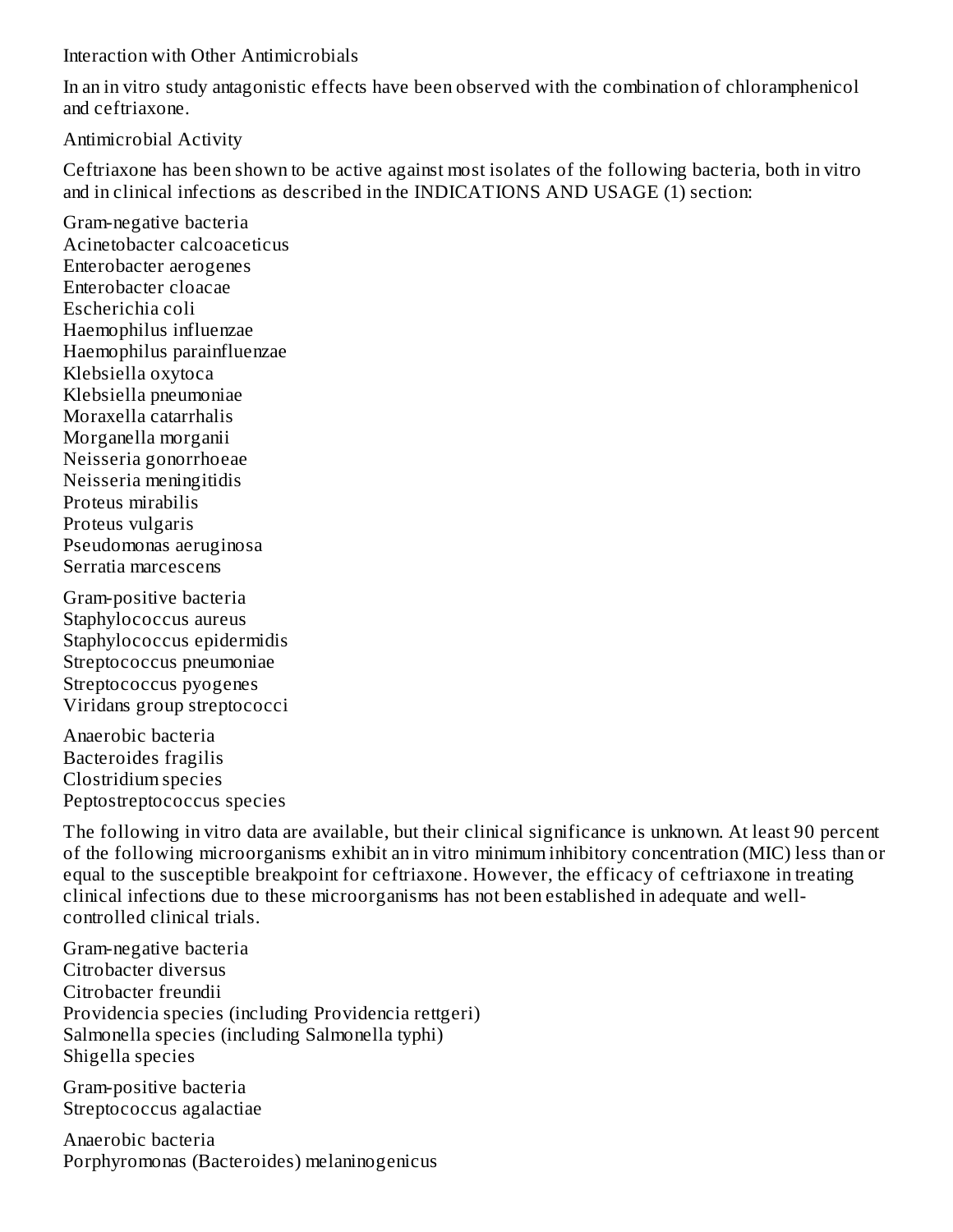#### Prevotella (Bacteroides) bivius

#### Susceptibility Testing

For specific information regarding susceptibility test interpretive criteria and associated test methods and quality control standards recognized by FDA for this drug, please see: https://www.fda.gov/STIC.

## **INDICATIONS AND USAGE**

Before instituting treatment with Ceftriaxone for injection, USP, appropriate specimens should be obtained for isolation of the causative organism and for determination of its susceptibility to the drug. Therapy may be instituted prior to obtaining results of susceptibility testing.

To reduce the development of drug-resistant bacteria and maintain the effectiveness of Ceftriaxone for injection, USP and other antibacterial drugs, Ceftriaxone for injection, USP should be used only to treat or prevent infections that are proven or strongly suspected to be caused by susceptible bacteria. When culture and susceptibility information are available, they should be considered in selecting or modifying antibacterial therapy. In the absence of such data, local epidemiology and susceptibility patterns may contribute to the empiric selection of therapy.

Ceftriaxone for injection, USP is indicated for the treatment of the following infections when caused by susceptible organisms:

LOWER RESPIRATORY TRACT INFECTIONS caused by Streptococcus pneumoniae, Staphylococcus aureus, Haemophilus influenzae, Haemophilus parainfluenzae, Klebsiella pneumoniae, Escherichia coli, Enterobacter aerogenes, Proteus mirabilis or Serratia marcescens.

ACUTE BACTERIAL OTITIS MEDIA caused by Streptococcus pneumoniae, Haemophilus influenzae (including beta-lactamase producing strains) or Moraxella catarrhalis (including beta-lactamase producing strains).

NOTE: In one study lower clinical cure rates were observed with a single dose of Ceftriaxone for injection, USP compared to 10 days of oral therapy. In a second study comparable cure rates were observed between single dose Ceftriaxone for injection, USP and the comparator. The potentially lower clinical cure rate of Ceftriaxone for injection, USP should be balanced against the potential advantages of parenteral therapy (see CLINICAL STUDIES).

SKIN AND SKIN STRUCTURE INFECTIONS caused by Staphylococcus aureus, Staphylococcus epidermidis, Streptococcus pyogenes, Viridans group streptococci, Escherichia coli, Enterobacter cloacae, Klebsiella oxytoca, Klebsiella pneumoniae, Proteus mirabilis, Morganella morganii,\* Pseudomonas aeruginosa, Serratia marcescens, Acinetobacter calcoaceticus, Bacteroides fragilis\* or Peptostreptococcus species.

URINARY TRACT INFECTIONS (complicated and uncomplicated) caused by Escherichia coli, Proteus mirabilis, Proteus vulgaris, Morganella morganii or Klebsiella pneumoniae.

UNCOMPLICATED GONORRHEA (cervical/urethral and rectal) caused by Neisseria gonorrhoeae, including both penicillinase- and nonpenicillinase-producing strains, and pharyngeal gonorrhea caused by nonpenicillinase-producing strains of Neisseria gonorrhoeae.

PELVIC INFLAMMATORY DISEASE caused by Neisseria gonorrhoeae. Ceftriaxone for injection, USP, like other cephalosporins, has no activity against Chlamydia trachomatis. Therefore, when cephalosporins are used in the treatment of patients with pelvic inflammatory disease and Chlamydia trachomatis is one of the suspected pathogens, appropriate antichlamydial coverage should be added.

BACTERIAL SEPTICEMIA caused by Staphylococcus aureus, Streptococcus pneumoniae, Escherichia coli, Haemophilus influenzae or Klebsiella pneumoniae.

BONE AND JOINT INFECTIONS caused by Staphylococcus aureus, Streptococcus pneumoniae, Escherichia coli, Proteus mirabilis, Klebsiella pneumoniae or Enterobacter species.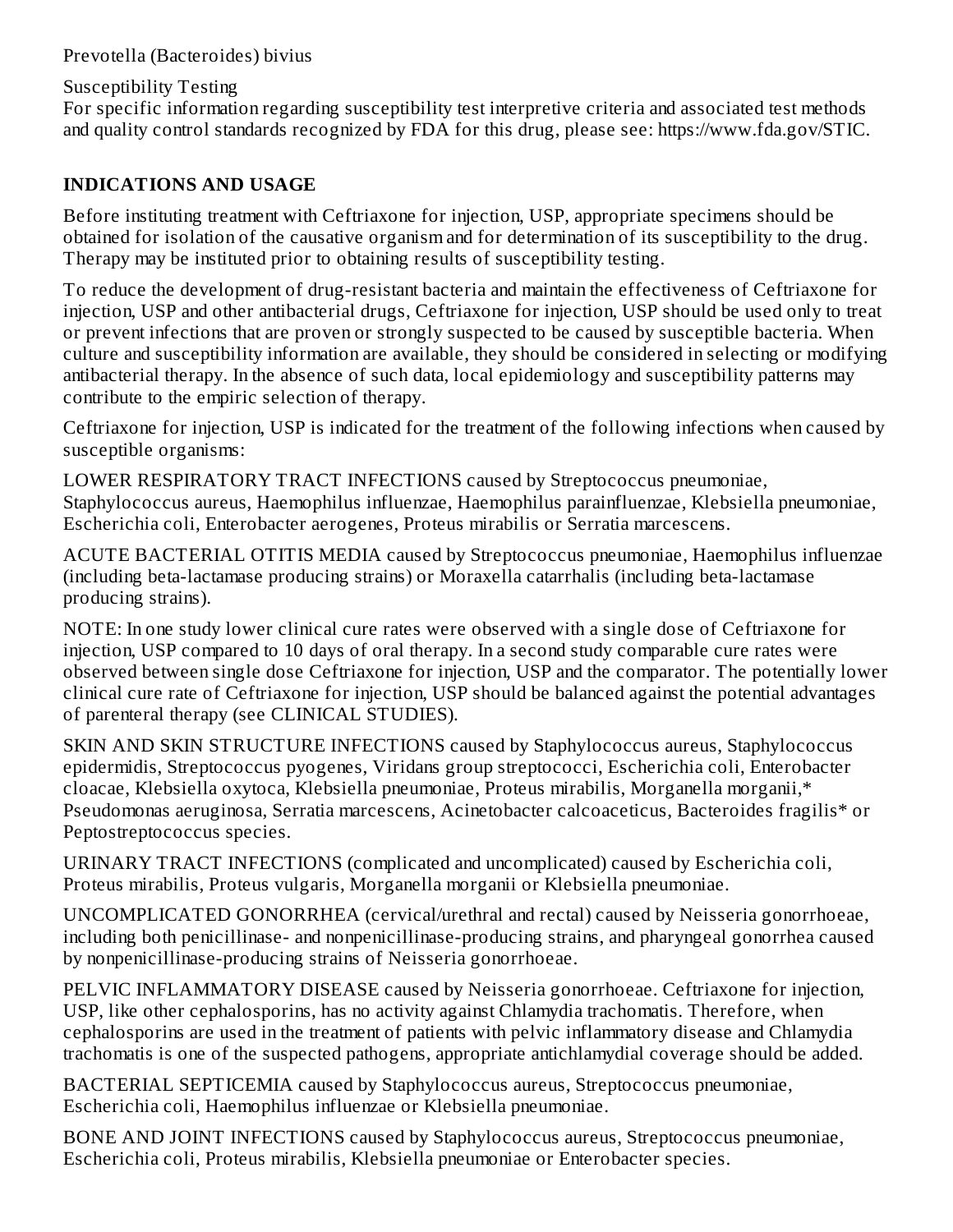INTRA-ABDOMINAL INFECTIONS caused by Escherichia coli, Klebsiella pneumoniae, Bacteroides fragilis, Clostridium species (Note: most strains of Clostridium difficile are resistant) or Peptostreptococcus species.

MENINGITIS caused by Haemophilus influenzae, Neisseria meningitidis or Streptococcus pneumoniae. Ceftriaxone for injection, USP has also been used successfully in a limited number of cases of meningitis and shunt infection caused by Staphylococcus epidermidis\* and Escherichia coli.\*

\* Efficacy for this organism in this organ system was studied in fewer than ten infections.

SURGICAL PROPHYLAXIS: The preoperative administration of a single 1 g dose of Ceftriaxone for injection, USP may reduce the incidence of postoperative infections in patients undergoing surgical procedures classified as contaminated or potentially contaminated (eg, vaginal or abdominal hysterectomy or cholecystectomy for chronic calculous cholecystitis in high-risk patients, such as those over 70 years of age, with acute cholecystitis not requiring therapeutic antimicrobials, obstructive jaundice or common duct bile stones) and in surgical patients for whom infection at the operative site would present serious risk (eg, during coronary artery bypass surgery). Although Ceftriaxone for injection, USP has been shown to have been as effective as cefazolin in the prevention of infection following coronary artery bypass surgery, no placebo-controlled trials have been conducted to evaluate any cephalosporin antibiotic in the prevention of infection following coronary artery bypass surgery.

When administered prior to surgical procedures for which it is indicated, a single 1 g dose of Ceftriaxone for injection, USP provides protection from most infections due to susceptible organisms throughout the course of the procedure.

## **CONTRAINDICATIONS**

#### Hypersensitivity

Ceftriaxone for injection is contraindicated in patients with known hypersensitivity to ceftriaxone, any of its excipients or to any other cephalosporin. Patients with previous hypersensitivity reactions to penicillin and other beta lactam antibacterial agents may be at greater risk of hypersensitivity to ceftriaxone (see WARNINGS – HYPERSENSITIVITY).

#### **Neonates**

Premature neonates: Ceftriaxone for injection is contraindicated in premature neonates up to a postmenstrual age of 41 weeks (gestational age + chronological age).

Hyperbilirubinemic neonates: Hyperbilirubinemic neonates should not be treated with Ceftriaxone for injection. Ceftriaxone can displace bilirubin from its binding to serum albumin, leading to a risk of bilirubin encephalopathy in these patients.

## Neonates Requiring Calcium Containing IV Solutions

Ceftriaxone for injection is contraindicated in neonates  $(\leq 28 \text{ days})$  if they require (or are expected to require) treatment with calcium-containing IV solutions, including continuous calcium-containing infusions such as parenteral nutrition because of the risk of precipitation of ceftriaxone-calcium (see CLINICAL PHARMACOLOGY, WARNINGS and DOSAGE AND ADMINISTRATION).

Cases of fatal outcomes in which a crystalline material was observed in the lungs and kidneys at autopsy have been reported in neonates receiving Ceftriaxone for injection and calcium-containing fluids.

In some of these cases, the same intravenous infusion line was used for both Ceftriaxone for injection and calcium-containing fluids and in some a precipitate was observed in the intravenous infusion line. There have been no similar reports in patients other than neonates.

#### Lidocaine

Intravenous administration of ceftriaxone solutions containing lidocaine is contraindicated. When lidocaine solution is used as a solvent with ceftriaxone for intramuscular injection, exclude all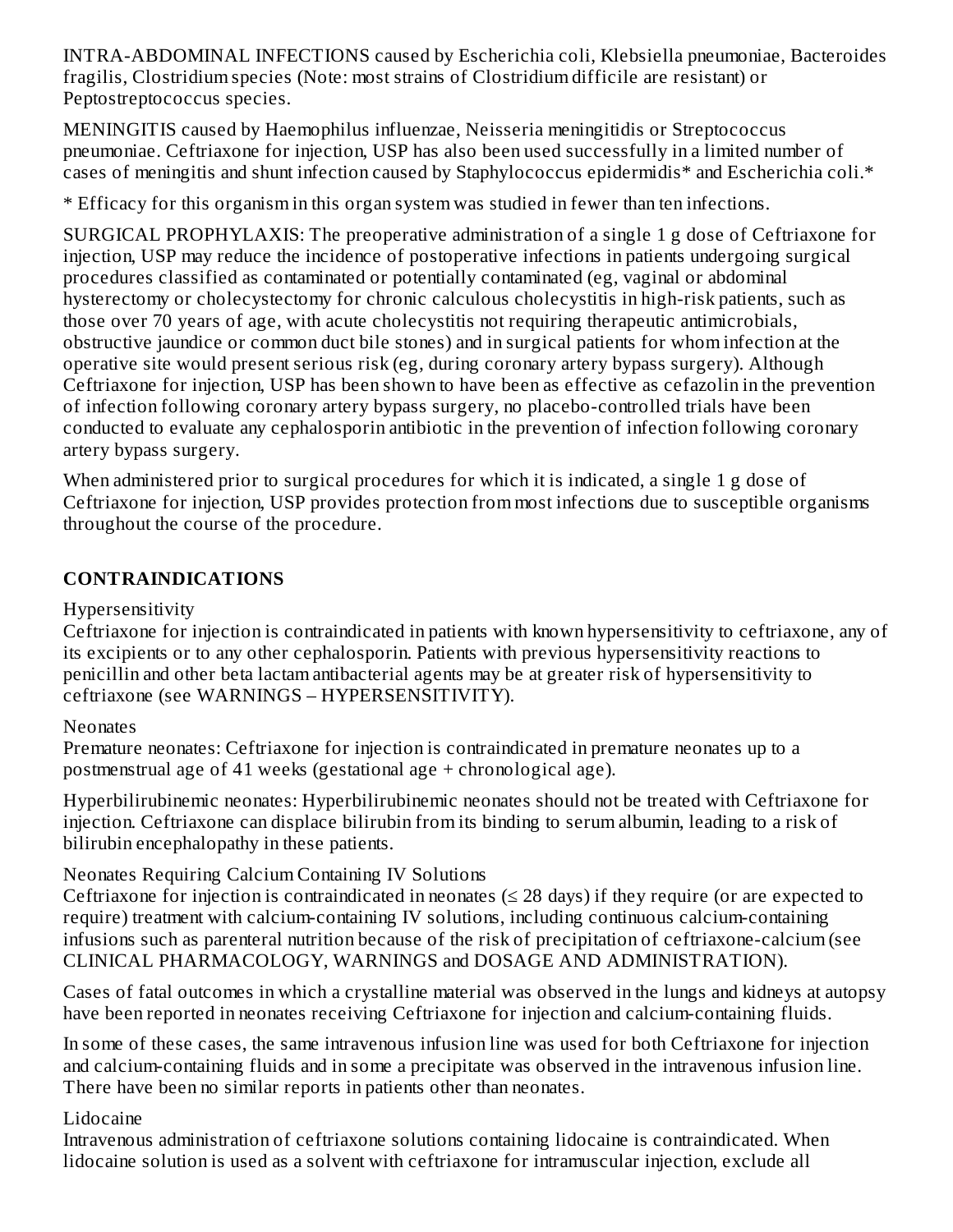contraindications to lidocaine. Refer to the prescribing information of lidocaine.

## **WARNINGS**

#### Hypersensitivity Reactions

Before therapy with Ceftriaxone for injection is instituted, careful inquiry should be made to determine whether the patient has had previous hypersensitivity reactions to cephalosporins, penicillins and other beta-lactam agents or other drugs. This product should be given cautiously to penicillin and other betalactam agent-sensitive patients. Antibacterial drugs should be administered with caution to any patient who has demonstrated some form of allergy, particularly to drugs. Serious acute hypersensitivity reactions may require the use of subcutaneous epinephrine and other emergency measures.

As with all beta-lactam antibacterial agents, serious and occasionally fatal hypersensitivity reactions (i.e., anaphylaxis) have been reported. In case of severe hypersensitivity reactions, treatment with ceftriaxone must be discontinued immediately and adequate emergency measures must be initiated.

#### Interaction with Calcium-Containing Products

Do not use diluents containing calcium, such as Ringer's solution or Hartmann's solution, to reconstitute Ceftriaxone for injection vials or to further dilute a reconstituted vial for IV administration because a precipitate can form. Precipitation of ceftriaxone-calcium can also occur when Ceftriaxone for injection is mixed with calcium-containing solutions in the same IV administration line. Ceftriaxone for injection must not be administered simultaneously with calcium-containing IV solutions, including continuous calcium-containing infusions such as parenteral nutrition via a Y-site. However, in patients other than neonates, Ceftriaxone for injection and calcium-containing solutions may be administered sequentially of one another if the infusion lines are thoroughly flushed between infusions with a compatible fluid. In vitro studies using adult and neonatal plasma from umbilical cord blood demonstrated that neonates have an increased risk of precipitation of ceftriaxone-calcium (see CLINICAL PHARMACOLOGY, CONTRAINDICATIONS and DOSAGE AND ADMINISTRATION).

#### Clostridium difficile-Associated Diarrhea

Clostridium difficile associated diarrhea (CDAD) has been reported with use of nearly all antibacterial agents, including Ceftriaxone for injection, and may range in severity from mild diarrhea to fatal colitis. Treatment with antibacterial agents alters the normal flora of the colon leading to overgrowth of C. difficile. C. difficile produces toxins A and B which contribute to the development of CDAD. Hypertoxin producing strains of C. difficile cause increased morbidity and mortality, as these infections can be refractory to antimicrobial therapy and may require colectomy. CDAD must be considered in all patients who present with diarrhea following antibiotic use. Careful medical history is necessary since CDAD has been reported to occur over two months after the administration of antibacterial agents. If CDAD is suspected or confirmed, ongoing antibiotic use not directed against C. difficile may need to be discontinued. Appropriate fluid and electrolyte management, protein supplementation, antibiotic treatment of C. difficile, and surgical evaluation should be instituted as clinically indicated.

#### Hemolytic Anemia

An immune mediated hemolytic anemia has been observed in patients receiving cephalosporin class antibacterials including Ceftriaxone for injection. Severe cases of hemolytic anemia, including fatalities, have been reported during treatment in both adults and children. If a patient develops anemia while on ceftriaxone, the diagnosis of a cephalosporin associated anemia should be considered and ceftriaxone stopped until the etiology is determined.

#### **PRECAUTIONS**

Development of Drug-resistant Bacteria

Prescribing Ceftriaxone for injection in the absence of a proven or strongly suspected bacterial infection or a prophylactic indication is unlikely to provide benefit to the patient and increases the risk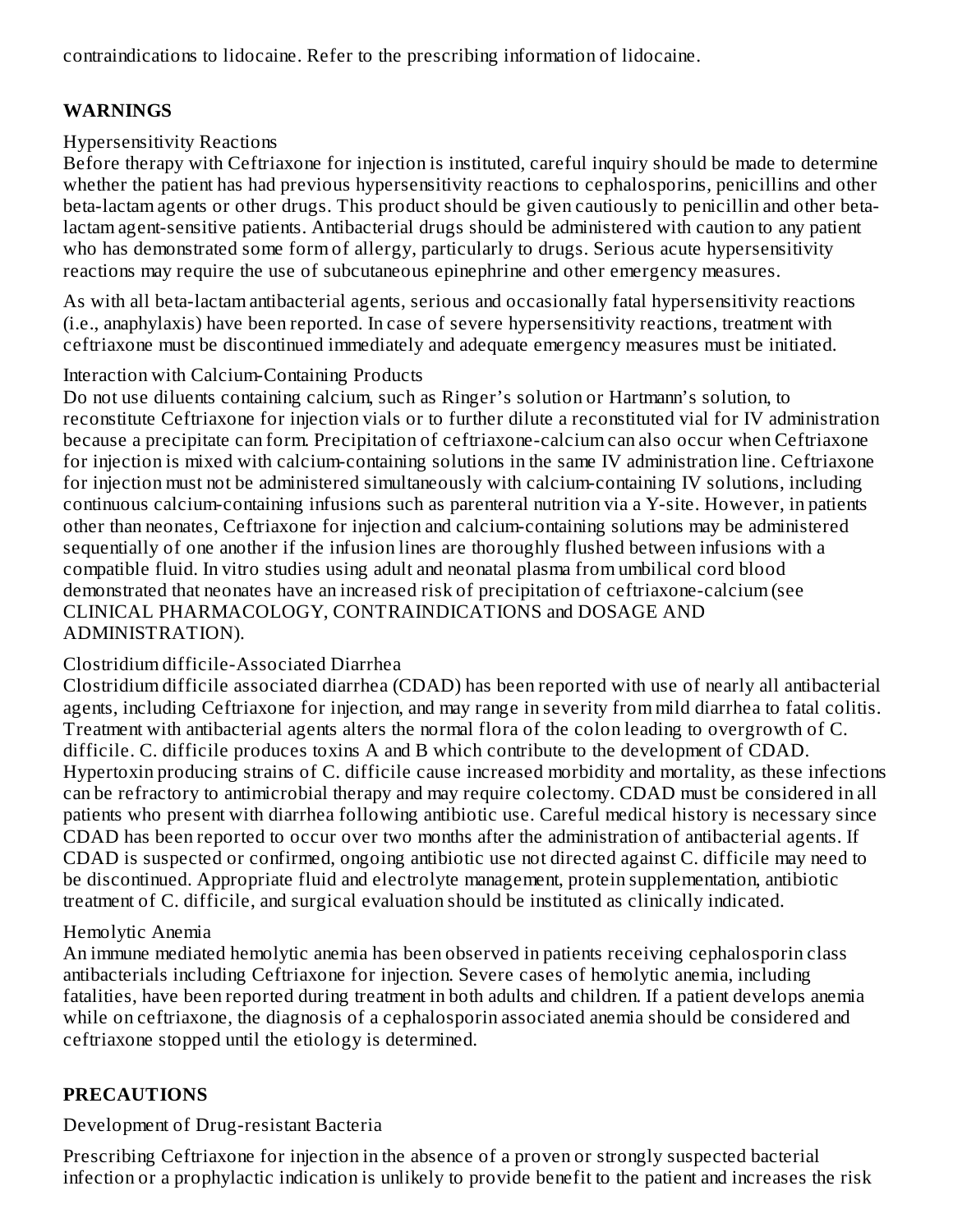of the development of drug-resistant bacteria. Prolonged use of Ceftriaxone for injection may result in overgrowth of nonsusceptible organisms. Careful observation of the patient is essential. If superinfection occurs during therapy, appropriate measures should be taken.

Patients with Renal or Hepatic Impairment

Ceftriaxone is excreted via both biliary and renal excretion (see CLINICAL PHARMACOLOGY). Therefore, patients with renal failure normally require no adjustment in dosage when usual doses of Ceftriaxone for injection are administered.

Dosage adjustments should not be necessary in patients with hepatic dysfunction; however, in patients with both hepatic dysfunction and significant renal disease, caution should be exercised and the Ceftriaxone for injection dosage should not exceed 2 g daily.

Ceftriaxone is not removed by peritoneal- or hemodialysis. In patients undergoing dialysis no additional supplementary dosing is required following the dialysis. In patients with both severe renal and hepatic dysfunction, close clinical monitoring for safety and efficacy is advised.

## Effect on Prothrombin Time

Alterations in prothrombin times have occurred in patients treated with Ceftriaxone for injection. Monitor prothrombin time during Ceftriaxone for injection treatment in patients with impaired vitamin K synthesis or low vitamin K stores (eg, chronic hepatic disease and malnutrition). Vitamin K administration (10 mg weekly) may be necessary if the prothrombin time is prolonged before or during therapy.

Concomitant use of ceftriaxone with Vitamin K antagonists may increase the risk of bleeding. Coagulation parameters should be monitored frequently, and the dose of the anticoagulant adjusted accordingly, both during and after treatment with ceftriaxone (see ADVERSE REACTIONS).

## Gallbladder Pseudolithiasis

Ceftriaxone-calcium precipitates in the gallbladder have been observed in patients receiving Ceftriaxone for injection. These precipitates appear on sonography as an echo without acoustical shadowing suggesting sludge or as an echo with acoustical shadowing which may be misinterpreted as gallstones. The probability of such precipitates appears to be greatest in pediatric patients. Patients may be asymptomatic or may develop symptoms of gallbladder disease. The condition appears to be reversible upon discontinuation of ceftriaxone sodium and institution of conservative management. Discontinue ceftriaxone sodium in patients who develop signs and symptoms suggestive of gallbladder disease and/or the sonographic findings described above.

## Urolithiasis and Post-Renal Acute Renal Failure

Ceftriaxone-calcium precipitates in the urinary tract have been observed in patients receiving Ceftriaxone for injection and may be detected as sonographic abnormalities. The probability of such precipitates appears to be greatest in pediatric patients. Patients may be asymptomatic or may develop symptoms of urolithiasis, and ureteral obstruction and post-renal acute renal failure. The condition appears to be reversible upon discontinuation of ceftriaxone sodium and institution of appropriate management. Ensure adequate hydration in patients receiving Ceftriaxone for injection. Discontinue Ceftriaxone for injection in patients who develop signs and symptoms suggestive of urolithiasis, oliguria or renal failure and/or the sonographic findings described above.

## **Pancreatitis**

Cases of pancreatitis, possibly secondary to biliary obstruction, have been reported in patients treated with Ceftriaxone for injection. Most patients presented with risk factors for biliary stasis and biliary sludge (preceding major therapy, severe illness, total parenteral nutrition). A cofactor role of Ceftriaxone for injection-related biliary precipitation cannot be ruled out.

Information for Patients:

•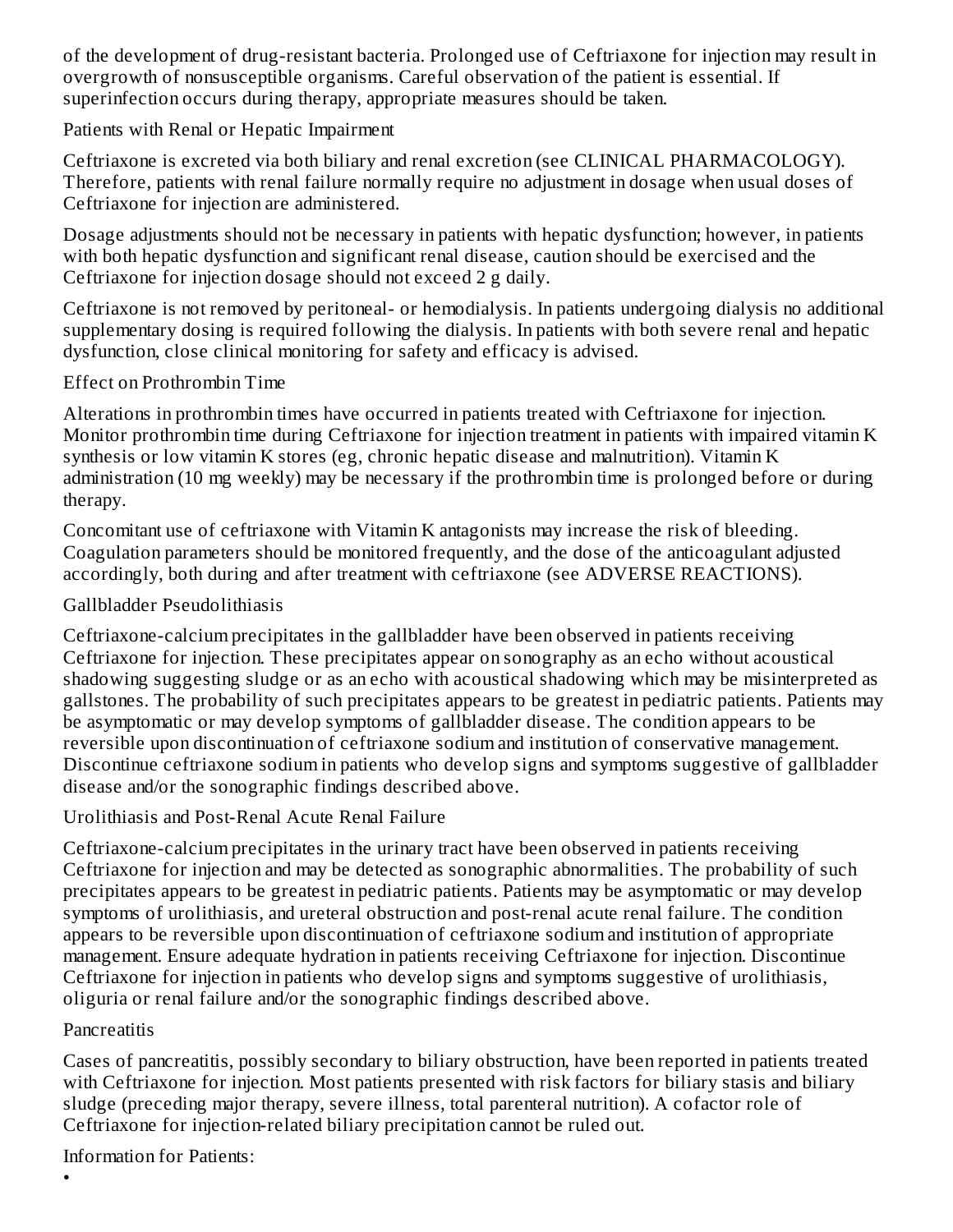Patients should be counseled that antibacterial drugs including Ceftriaxone for injection should only be used to treat bacterial infections. They do not treat viral infections (eg, common cold).

• When Ceftriaxone for injection is prescribed to treat a bacterial infection, patients should be told that although it is common to feel better early in the course of therapy, the medication should be taken exactly as directed. Skipping doses or not completing the full course of therapy may (1) decrease the effectiveness of the immediate treatment and (2) increase the likelihood that bacteria will develop resistance and will not be treatable by Ceftriaxone for injection or other antibacterial drugs in the future. •

Diarrhea is a common problem caused by antibiotics which usually ends when the antibiotic is discontinued. Sometimes after starting treatment with antibiotics, patients can develop watery and bloody stools (with or without stomach cramps and fever) even as late as two or more months after having taken the last dose of the antibiotic. If this occurs, patients should contact their physician as soon as possible. Carcinogenesis, Mutagenesis, Impairment of Fertility:

Carcinogenesis: Considering the maximum duration of treatment and the class of the compound, carcinogenicity studies with ceftriaxone in animals have not been performed. The maximum duration of animal toxicity studies was 6 months.

Mutagenesis: Genetic toxicology tests included the Ames test, a micronucleus test and a test for chromosomal aberrations in human lymphocytes cultured in vitro with ceftriaxone. Ceftriaxone showed no potential for mutagenic activity in these studies.

Impairment of Fertility: Ceftriaxone produced no impairment of fertility when given intravenously to rats at daily doses up to 586 mg/kg/day, approximately 20 times the recommended clinical dose of 2 g/day.

Pregnancy: Teratogenic Effects: Pregnancy Category B. Reproductive studies have been performed in mice and rats at doses up to 20 times the usual human dose and have no evidence of embryotoxicity, fetotoxicity or teratogenicity. In primates, no embryotoxicity or teratogenicity was demonstrated at a dose approximately 3 times the human dose.

There are, however, no adequate and well-controlled studies in pregnant women. Because animal reproductive studies are not always predictive of human response, this drug should be used during pregnancy only if clearly needed.

Nonteratogenic Effects: In rats, in the Segment I (fertility and general reproduction) and Segment III (perinatal and postnatal) studies with intravenously administered ceftriaxone, no adverse effects were noted on various reproductive parameters during gestation and lactation, including postnatal growth, functional behavior and reproductive ability of the offspring, at doses of 586 mg/kg/day or less.

Nursing Mothers: Low concentrations of ceftriaxone are excreted in human milk. Caution should be exercised when Ceftriaxone for injection is administered to a nursing woman.

Pediatric Use: Safety and effectiveness of Ceftriaxone for injection in neonates, infants and pediatric patients have been established for the dosages described in the DOSAGE AND ADMINISTRATION section. In vitro studies have shown that ceftriaxone, like some other cephalosporins, can displace bilirubin from serum albumin. Ceftriaxone for injection should not be administered to hyperbilirubinemic neonates, especially prematures (see CONTRAINDICATIONS).

Geriatric Use: Of the total number of subjects in clinical studies of Ceftriaxone for injection, 32% were 60 and over. No overall differences in safety or effectiveness were observed between these subjects and younger subjects, and other reported clinical experience has not identified differences in responses between the elderly and younger patients, but greater sensitivity of some older individuals cannot be ruled out.

The pharmacokinetics of ceftriaxone were only minimally altered in geriatric patients compared to healthy adult subjects and dosage adjustments are not necessary for geriatric patients with ceftriaxone dosages up to 2 g per day provided there is no severe renal and hepatic impairment (see CLINICAL PHARMACOLOGY).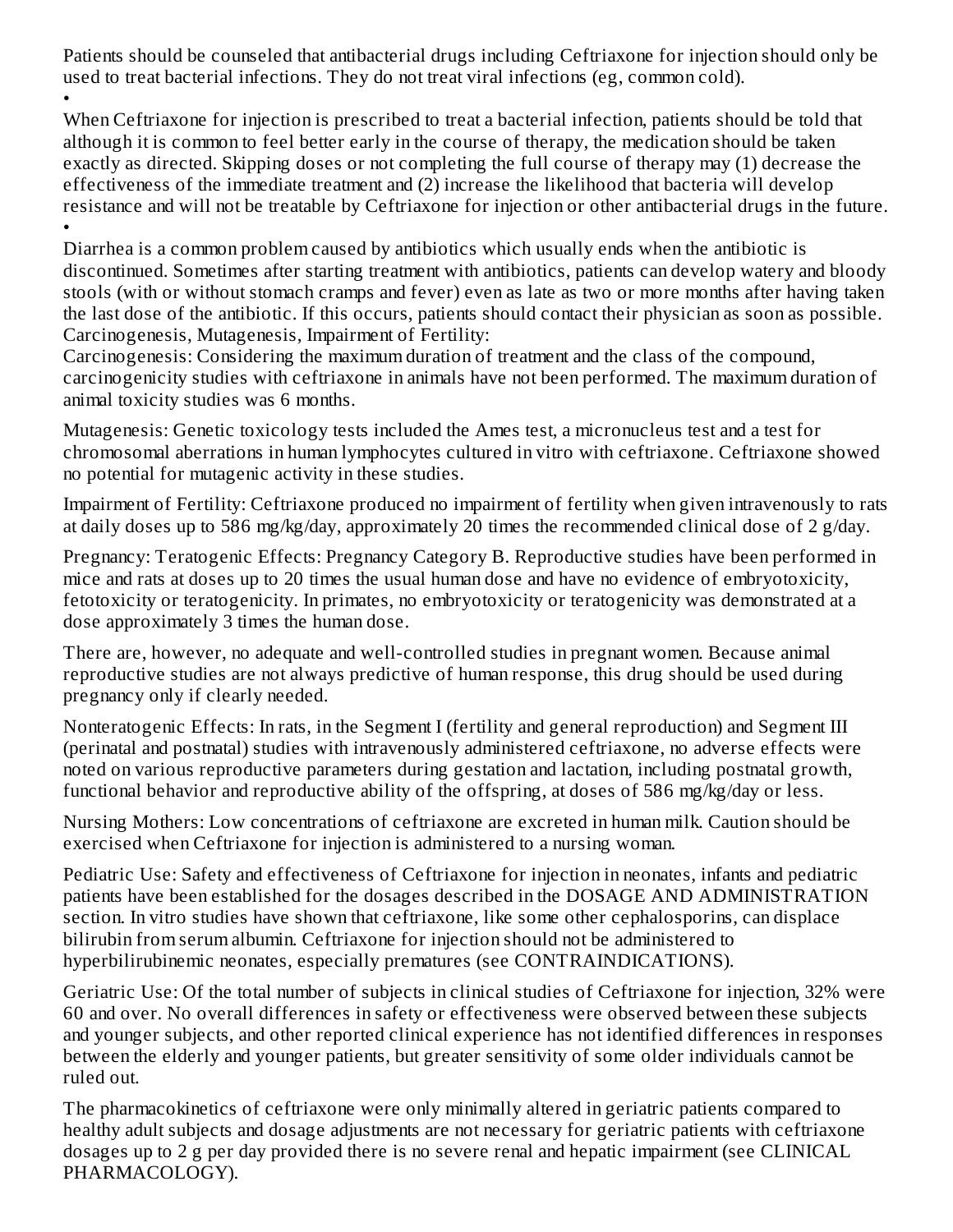Influence on Diagnostic Tests: In patients treated with Ceftriaxone for injection the Coombs' test may become positive. Ceftriaxone for injection, like other antibacterial drugs, may result in positive test results for galactosemia.

Nonenzymatic methods for the glucose determination in urine may give false-positive results. For this reason, urine-glucose determination during therapy with Ceftriaxone for injection should be done enzymatically.

The presence of ceftriaxone may falsely lower estimated blood glucose values obtained with some blood glucose monitoring systems. Please refer to instructions for use for each system. Alternative testing methods should be used if necessary.

# **ADVERSE REACTIONS**

Ceftriaxone for injection is generally well tolerated. In clinical trials, the following adverse reactions, which were considered to be related to Ceftriaxone for injection therapy or of uncertain etiology, were observed:

LOCAL REACTIONS—pain, induration and tenderness was 1% overall. Phlebitis was reported in <1% after IV administration. The incidence of warmth, tightness or induration was 17% (3/17) after IM administration of 350 mg/mL and 5% (1/20) after IM administration of 250 mg/mL.

GENERAL DISORDERS AND ADMINISTRATION SITE CONDITIONS—injection site pain (0.6%).

HYPERSENSITIVITY—rash (1.7%). Less frequently reported (<1%) were pruritus, fever or chills.

INFECTIONS AND INFESTATIONS—genital fungal infection (0.1%).

HEMATOLOGIC—eosinophilia (6%), thrombocytosis (5.1%) and leukopenia (2.1%). Less frequently reported (<1%) were anemia, hemolytic anemia, neutropenia, lymphopenia, thrombocytopenia and prolongation of the prothrombin time.

BLOOD AND LYMPHATIC DISORDERS—granulocytopenia (0.9%), coagulopathy (0.4%).

GASTROINTESTINAL—diarrhea/loose stools (2.7%). Less frequently reported (<1%) were nausea or vomiting, and dysgeusia. The onset of pseudomembranous colitis symptoms may occur during or after antibacterial treatment (see WARNINGS).

HEPATIC—elevations of aspartate aminotransferase (AST) (3.1%) or alanine aminotransferase (ALT) (3.3%). Less frequently reported (<1%) were elevations of alkaline phosphatase and bilirubin.

RENAL—elevations of the BUN (1.2%). Less frequently reported (<1%) were elevations of creatinine and the presence of casts in the urine.

CENTRAL NERVOUS SYSTEM—headache or dizziness were reported occasionally (<1%).

GENITOURINARY—moniliasis or vaginitis were reported occasionally (<1%).

MISCELLANEOUS—diaphoresis and flushing were reported occasionally (<1%).

INVESTIGATIONS—blood creatinine increased (0.6%).

Other rarely observed adverse reactions (<0.1%) include abdominal pain, agranulocytosis, allergic pneumonitis, anaphylaxis, basophilia, biliary lithiasis, bronchospasm, colitis, dyspepsia, epistaxis, flatulence, gallbladder sludge, glycosuria, hematuria, jaundice, leukocytosis, lymphocytosis, monocytosis, nephrolithiasis, palpitations, a decrease in the prothrombin time, renal precipitations, seizures, and serum sickness.

Postmarketing Experience: In addition to the adverse reactions reported during clinical trials, the following adverse experiences have been reported during clinical practice in patients treated with Ceftriaxone for injection. Data are generally insufficient to allow an estimate of incidence or to establish causation.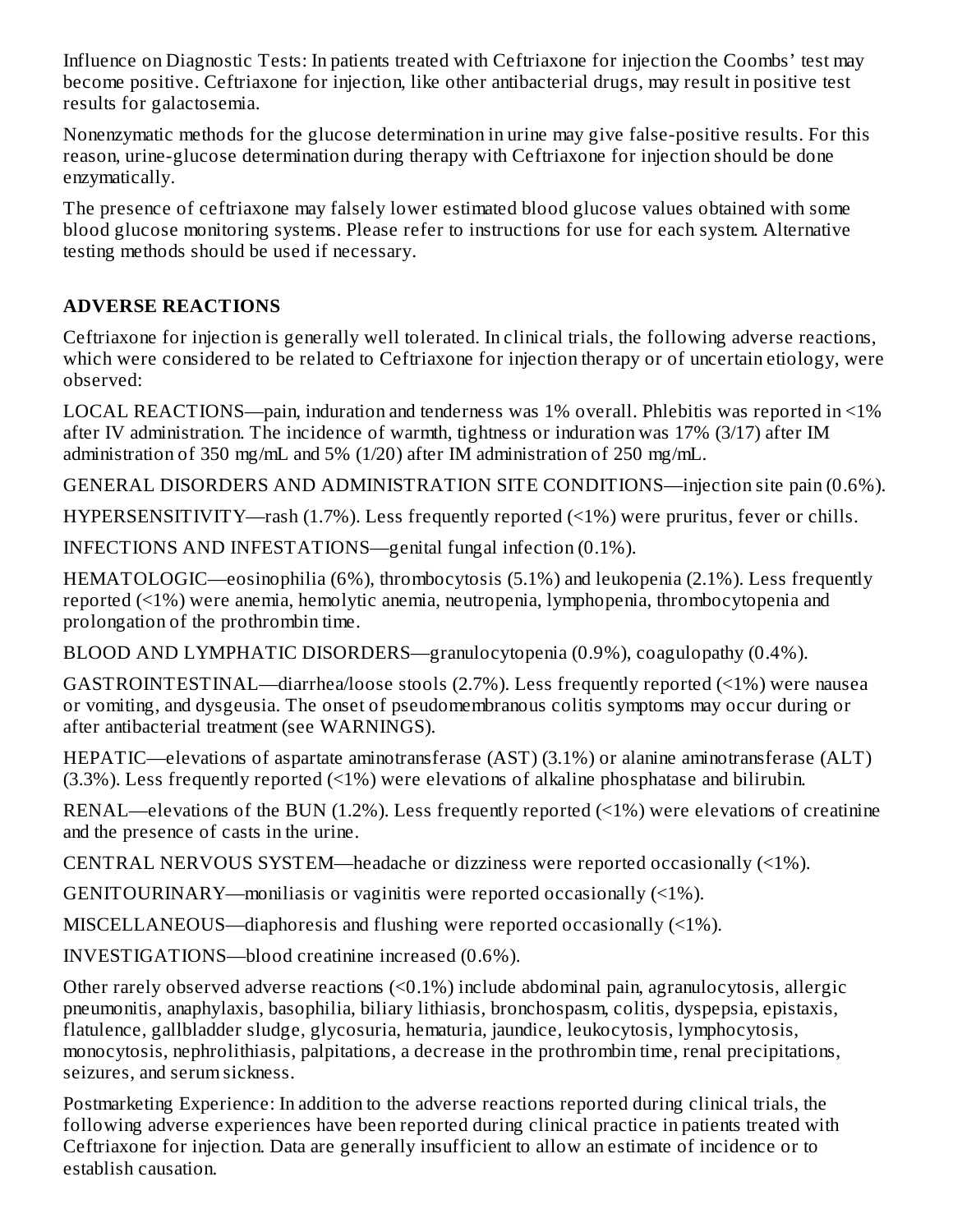A small number of cases of fatal outcomes in which a crystalline material was observed in the lungs and kidneys at autopsy have been reported in neonates receiving Ceftriaxone for injection and calciumcontaining fluids. In some of these cases, the same intravenous infusion line was used for both Ceftriaxone for injection and calcium-containing fluids and in some a precipitate was observed in the intravenous infusion line. At least one fatality has been reported in a neonate in whom Ceftriaxone for injection and calcium-containing fluids were administered at different time points via different intravenous lines; no crystalline material was observed at autopsy in this neonate. There have been no similar reports in patients other than neonates.

GASTROINTESTINAL – pancreatitis, stomatitis and glossitis.

GENITOURINARY – oliguria, ureteric obstruction, post-renal acute renal failure.

DERMATOLOGIC – exanthema, allergic dermatitis, urticaria, edema; acute generalized exanthematous pustulosis (AGEP) and isolated cases of severe cutaneous adverse reactions (erythema multiforme, Stevens-Johnson syndrome or Lyell's syndrome/toxic epidermal necrolysis) have been reported.

HEMATOLOGICAL CHANGES: Isolated cases of agranulocytosis (< 500/mm3) have been reported, most of them after 10 days of treatment and following total doses of 20 g or more.

NERVOUS SYSTEM DISORDERS: convulsion

OTHER, Adverse Reactions: symptomatic precipitation of ceftriaxone calcium salt in the gallbladder, kernicterus, oliguria, and anaphylactic or anaphylactoid reactions.

Cephalosporin Class Adverse Reactions

In addition to the adverse reactions listed above which have been observed in patients treated with ceftriaxone, the following adverse reactions and altered laboratory test results have been reported for cephalosporin class antibiotics:

Adverse Reactions: Allergic reactions, drug fever, serum sickness-like reaction, renal dysfunction, toxic nephropathy, reversible hyperactivity, hypertonia, hepatic dysfunction including cholestasis, aplastic anemia, hemorrhage, and superinfection.

Altered Laboratory Tests: Positive direct Coombs' test, false-positive test for urinary glucose, and elevated LDH (see PRECAUTIONS).

Several cephalosporins have been implicated in triggering seizures, particularly in patients with renal impairment when the dosage was not reduced (see DOSAGE AND ADMINISTRATION). If seizures associated with drug therapy occur, the drug should be discontinued. Anticonvulsant therapy can be given if clinically indicated.

# **OVERDOSAGE**

In the case of overdosage, drug concentration would not be reduced by hemodialysis or peritoneal dialysis. There is no specific antidote. Treatment of overdosage should be symptomatic.

# **DOSAGE AND ADMINISTRATION**

Ceftriaxone for injection may be administered intravenously or intramuscularly.

Do not use diluents containing calcium, such as Ringer's solution or Hartmann's solution, to reconstitute Ceftriaxone for injection vials or to further dilute a reconstituted vial for IV administration because a precipitate can form. Precipitation of ceftriaxone-calcium can also occur when Ceftriaxone for injection is mixed with calcium-containing solutions in the same IV administration line.

Ceftriaxone for injection must not be administered simultaneously with calcium-containing IV solutions, including continuous calcium-containing infusions such as parenteral nutrition via a Y-site. However, in patients other than neonates, Ceftriaxone for injection and calcium-containing solutions may be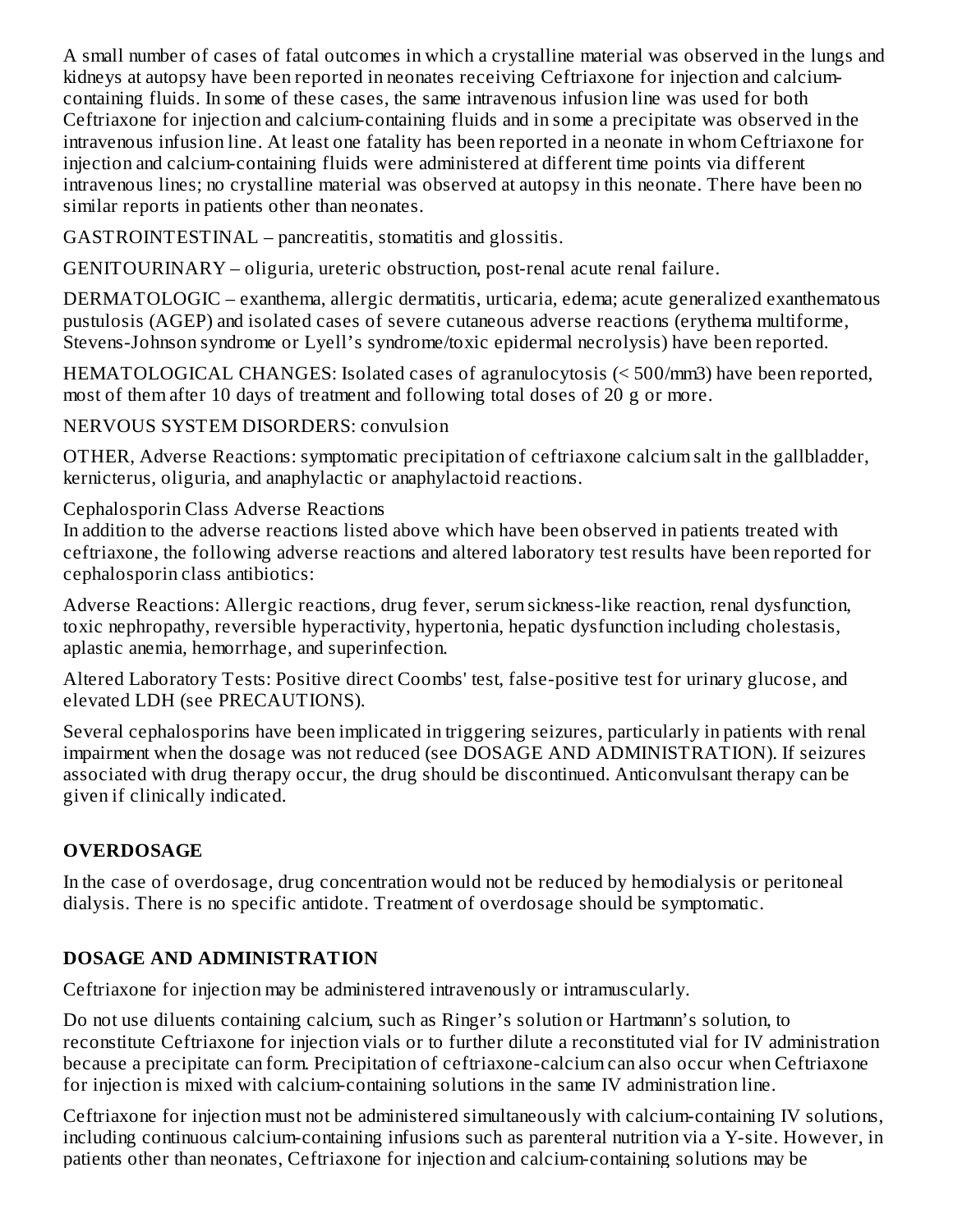administered sequentially of one another if the infusion lines are thoroughly flushed between infusions with a compatible fluid (see WARNINGS).

There have been no reports of an interaction between ceftriaxone and oral calcium-containing products or interaction between intramuscular ceftriaxone and calcium-containing products (IV or oral).

NEONATES: Hyperbilirubinemic neonates, especially prematures, should not be treated with Ceftriaxone for injection. Ceftriaxone for injection is contraindicated in premature neonates (see CONTRAINDICATIONS).

Ceftriaxone for injection is contraindicated in neonates  $(\leq 28 \text{ days})$  if they require (or are expected to require) treatment with calcium-containing IV solutions, including continuous calcium-containing infusions such as parenteral nutrition because of the risk of precipitation of ceftriaxone-calcium (see CONTRAINDICATIONS).

Intravenous doses should be given over 60 minutes in neonates to reduce the risk of bilirubin encephalopathy.

PEDIATRIC PATIENTS: For the treatment of skin and skin structure infections, the recommended total daily dose is 50 to 75 mg/kg given once a day (or in equally divided doses twice a day). The total daily dose should not exceed 2 g.

For the treatment of acute bacterial otitis media, a single intramuscular dose of 50 mg/kg (not to exceed 1 g) is recommended (see INDICATIONS AND USAGE).

For the treatment of serious miscellaneous infections other than meningitis, the recommended total daily dose is 50 to 75 mg/kg, given in divided doses every 12 hours. The total daily dose should not exceed 2 g.

In the treatment of meningitis, it is recommended that the initial therapeutic dose be 100 mg/kg (not to exceed 4 g). Thereafter, a total daily dose of 100 mg/kg/day (not to exceed 4 g daily) is recommended. The daily dose may be administered once a day (or in equally divided doses every 12 hours). The usual duration of therapy is 7 to 14 days.

ADULTS: The usual adult daily dose is 1 to 2 g given once a day (or in equally divided doses twice a day) depending on the type and severity of infection. The total daily dose should not exceed 4 g.

If Chlamydia trachomatis is a suspected pathogen, appropriate antichlamydial coverage should be added, because ceftriaxone sodium has no activity against this organism.

For the treatment of uncomplicated gonococcal infections, a single intramuscular dose of 250 mg is recommended.

For preoperative use (surgical prophylaxis), a single dose of 1 g administered intravenously 1/2 to 2 hours before surgery is recommended.

Generally, Ceftriaxone for injection therapy should be continued for at least 2 days after the signs and symptoms of infection have disappeared. The usual duration of therapy is 4 to 14 days; in complicated infections, longer therapy may be required.

When treating infections caused by Streptococcus pyogenes, therapy should be continued for at least 10 days.

No dosage adjustment is necessary for patients with impairment of renal or hepatic function (see PRECAUTIONS).

The dosages recommended for adults require no modification in elderly patients, up to 2 g per day, provided there is no severe renal and hepatic impairment (see PRECAUTIONS).

DIRECTIONS FOR USE: Intramuscular Administration: Reconstitute Ceftriaxone for injection powder with the appropriate diluent (see COMPATIBILITY AND STABILITY).

Inject diluent into vial, shake vial thoroughly to form solution. Withdraw entire contents of vial into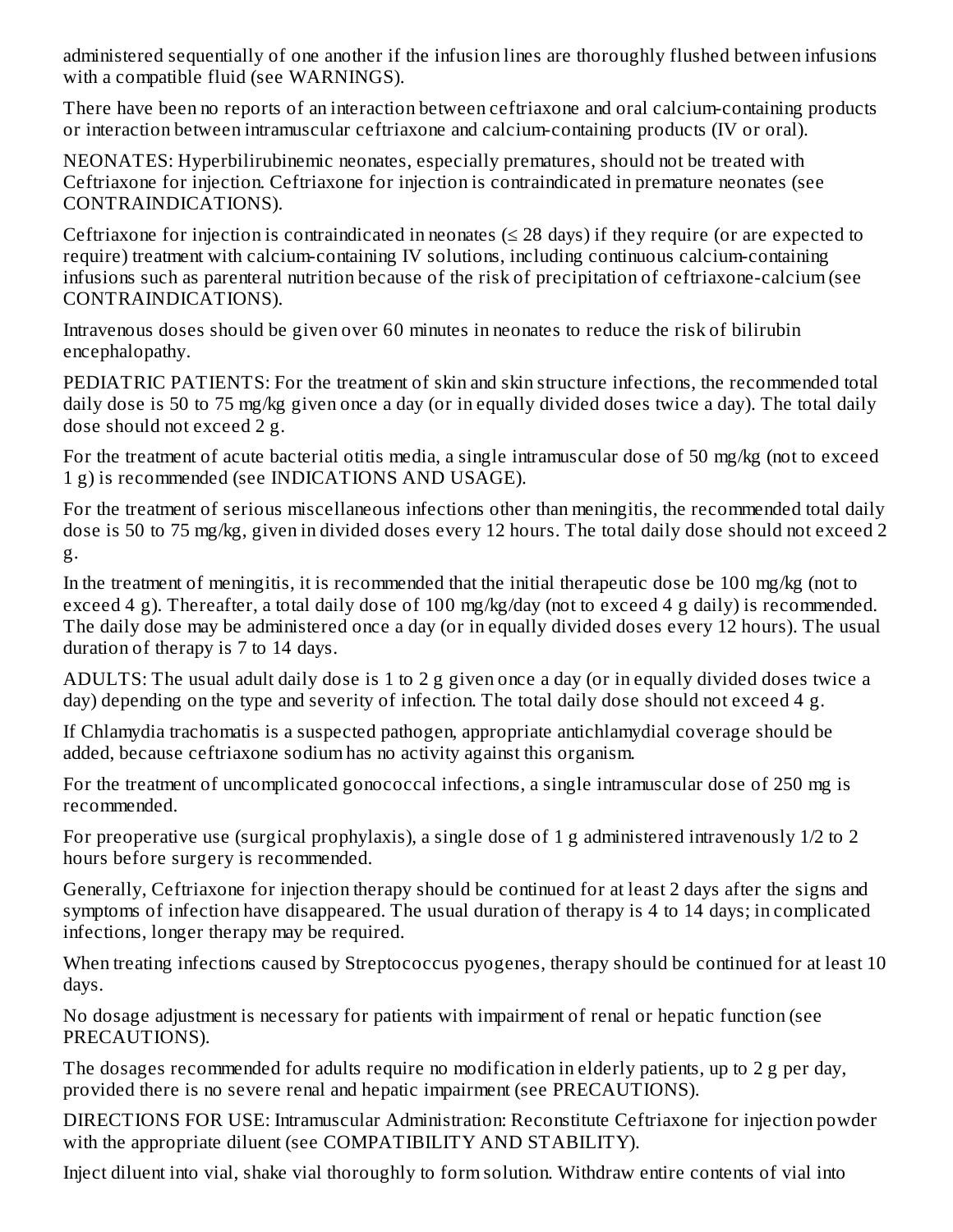syringe to equal total labeled dose.

After reconstitution, each 1 mL of solution contains approximately 250 mg or 350 mg equivalent of ceftriaxone according to the amount of diluent indicated below. If required, more dilute solutions could be utilized. A 350 mg/mL concentration is not recommended for the 250 mg vial since it may not be possible to withdraw the entire contents.

As with all intramuscular preparations, Ceftriaxone for injection should be injected well within the body of a relatively large muscle; aspiration helps to avoid unintentional injection into a blood vessel.

| <b>Vial Dosage Size</b> | <b>Amount of Diluent to be Added</b> |           |  |  |
|-------------------------|--------------------------------------|-----------|--|--|
|                         | 250 mg/mL                            | 350 mg/mL |  |  |
| 250 mg                  | $0.9$ mL                             |           |  |  |
| 500 mg                  | $1.8$ mL                             | $1.0$ mL  |  |  |
| 1q                      | 3.6 mL                               | $2.1$ mL  |  |  |
| 2 g                     | $7.2$ mL                             | $4.2$ mL  |  |  |

Intravenous Administration: Ceftriaxone for injection should be administered intravenously by infusion over a period of 30 minutes, except in neonates where administration over 60 minutes is recommended to reduce the risk of bilirubin encephalopathy. Concentrations between 10 mg/mL and 40 mg/mL are recommended; however, lower concentrations may be used if desired. Reconstitute vials with an appropriate IV diluent (see COMPATIBILITY AND STABILITY).

| <b>Vial Dosage Size</b> | <b>Amount of Diluent to be Added</b> |
|-------------------------|--------------------------------------|
| 250 mg                  | $2.4$ mL                             |
| 500 mg                  | 4.8 mL                               |
| 1 <sub>g</sub>          | 9.6 mL                               |
| 2q                      | 19.2 mL                              |

After reconstitution, each 1 mL of solution contains approximately 100 mg equivalent of ceftriaxone. Withdraw entire contents and dilute to the desired concentration with the appropriate IV diluent.

COMPATIBILITY AND STABILITY: Do not use diluents containing calcium, such as Ringer's solution or Hartmann's solution, to reconstitute Ceftriaxone for injection vials or to further dilute a reconstituted vial for IV administration. Particulate formation can result.

Ceftriaxone has been shown to be compatible with Flagyl® IV (metronidazole hydrochloride). The concentration should not exceed 5 to 7.5 mg/mL metronidazole hydrochloride with ceftriaxone 10 mg/mL as an admixture. The admixture is stable for 24 hours at room temperature only in 0.9% sodium chloride injection or 5% dextrose in water (D5W). No compatibility studies have been conducted with the Flagyl® IV RTU® (metronidazole) formulation or using other diluents. Metronidazole at concentrations greater than 8 mg/mL will precipitate. Do not refrigerate the admixture as precipitation will occur.

Vancomycin, amsacrine, aminoglycosides, and fluconazole are physically incompatible with ceftriaxone in admixtures. When any of these drugs are to be administered concomitantly with ceftriaxone by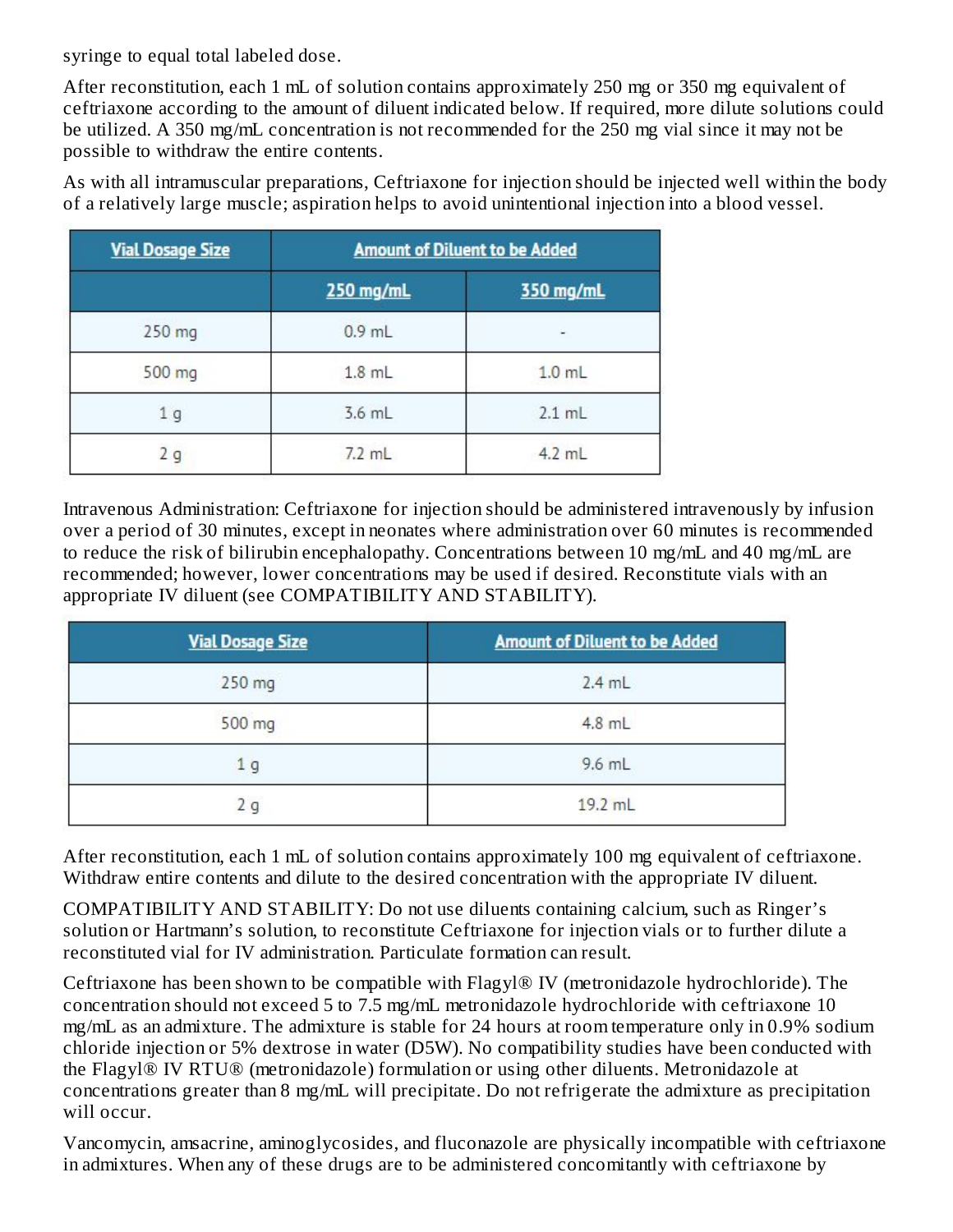intermittent intravenous infusion, it is recommended that they be given sequentially, with thorough flushing of the intravenous lines (with one of the compatible fluids) between the administrations.

Ceftriaxone for injection solutions should not be physically mixed with or piggybacked into solutions containing other antimicrobial drugs or into diluent solutions other than those listed above, due to possible incompatibility (see WARNINGS).

Ceftriaxone for injection sterile powder should be stored at 20° to 25°C (68° to 77°F) [See USP Controlled Room Temperature]. Protect from light. After reconstitution, protection from normal light is not necessary. The color of solutions ranges from light yellow to amber, depending on the length of storage, concentration and diluent used.

Ceftriaxone for injection intramuscular solutions remain stable (loss of potency less than 10%) for the following time periods:

|                                    |                      | <b>Storage</b>    |                     |  |
|------------------------------------|----------------------|-------------------|---------------------|--|
| <b>Diluent</b>                     | <b>Concentration</b> | <b>Room Temp.</b> | <b>Refrigerated</b> |  |
|                                    | mg/ml                | $(25^{\circ}C)$   | (4°C)               |  |
| Sterile Water for Injection        | 100                  | 2 days            | 10 days             |  |
|                                    | 250, 350             | 24 hours          | 3 days              |  |
| 0.9% Sodium Chloride Solution      | 100                  | 2 days            | 10 days             |  |
|                                    | 250, 350             | 24 hours          | 3 days              |  |
| 5% Dextrose Solution               | 100                  | 2 days            | 10 days             |  |
|                                    | 250, 350             | 24 hours          | 3 days              |  |
| Bacteriostatic Water + 0.9% Benzyl | 100                  | 24 hours          | 10 days             |  |
| Alcohol                            | 250, 350             | 24 hours          | 3 days              |  |
| 1% Lidocaine Solution (without     | 100                  | 24 hours          | 10 days             |  |
| epinephrine)                       | 250, 350             | 24 hours          | 3 days              |  |

Ceftriaxone for injection intravenous solutions, at concentrations of 10, 20 and 40 mg/mL, remain stable (loss of potency less than 10%) for the following time periods stored in glass or PVC containers: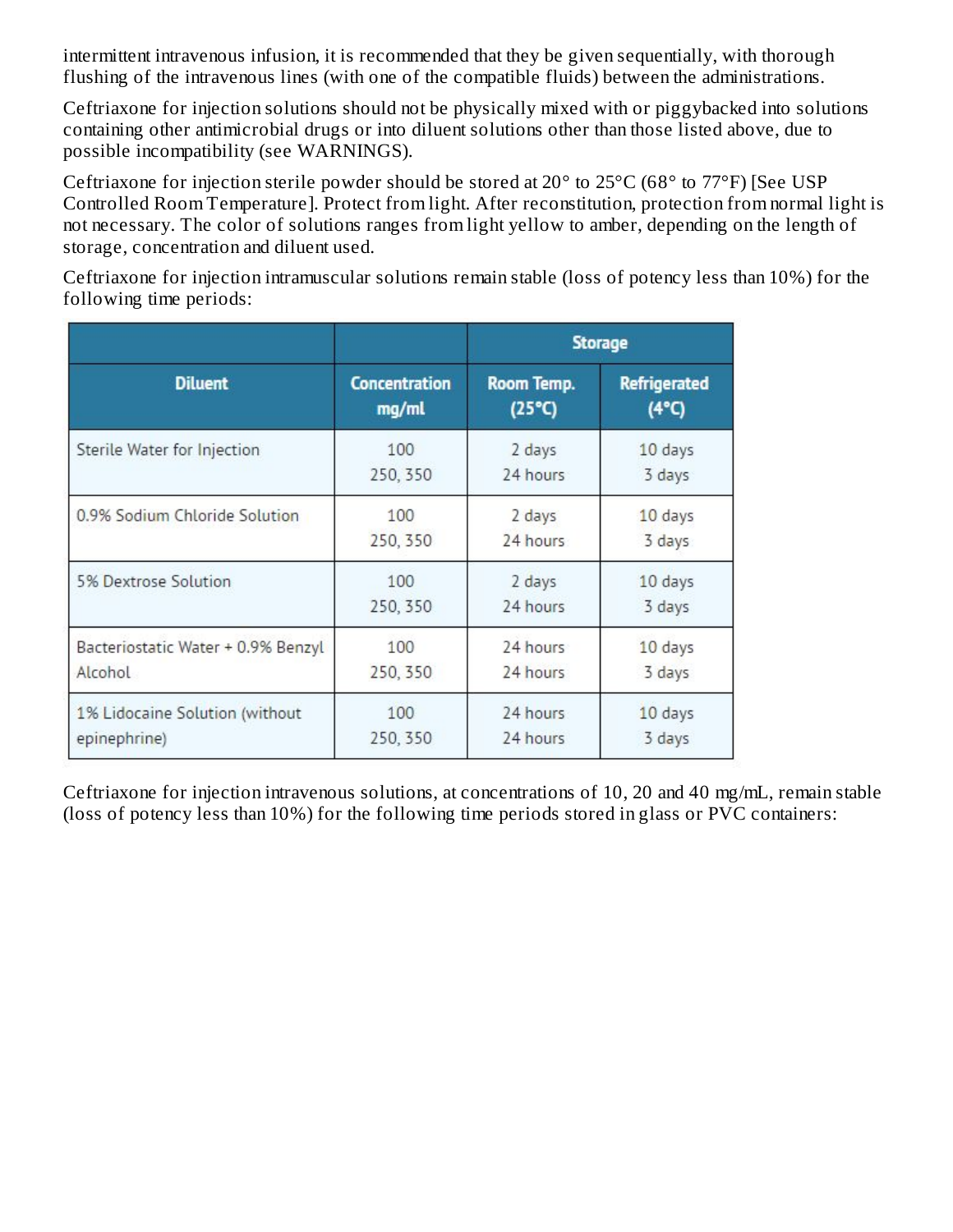|                                               | <b>Storage</b>                       |                              |  |  |
|-----------------------------------------------|--------------------------------------|------------------------------|--|--|
| <b>Diluent</b>                                | <b>Room Temp.</b><br>$(25^{\circ}C)$ | <b>Refrigerated</b><br>(4°C) |  |  |
| Sterile Water                                 | 2 days                               | 10 days                      |  |  |
| 0.9% Sodium Chloride Solution                 | 2 days                               | 10 days                      |  |  |
| 5% Dextrose Solution                          | 2 days                               | 10 days                      |  |  |
| 10% Dextrose Solution                         | 2 days                               | 10 days                      |  |  |
| 5% Dextrose + 0.9% Sodium Chloride Solution - | 2 days                               | Incompatible                 |  |  |
| 5% Dextrose + 0.45% Sodium Chloride Solution  | 2 days                               | Incompatible                 |  |  |

Data available for 10 to 40 mg/mL concentrations in this diluent in PVC containers only.

The following intravenous Ceftriaxone for injection solutions are stable at room temperature (25°C) for 24 hours, at concentrations between 10 mg/mL and 40 mg/mL: Sodium Lactate (PVC container), 10% Invert Sugar (glass container), 5% Sodium Bicarbonate (glass container), Freamine III (glass container), Normosol-M in 5% Dextrose (glass and PVC containers), Ionosol-B in 5% Dextrose (glass container), 5% Mannitol (glass container), 10% Mannitol (glass container).

After the indicated stability time periods, unused portions of solutions should be discarded.

NOTE: Parenteral drug products should be inspected visually for particulate matter before administration.

Ceftriaxone for injection reconstituted with 5% Dextrose or 0.9% Sodium Chloride solution at concentrations between 10 mg/mL and 40 mg/mL, and then stored in frozen state (-20°C) in PVC or polyolefin containers, remains stable for 26 weeks.

Frozen solutions of Ceftriaxone for injection should be thawed at room temperature before use. After thawing, unused portions should be discarded. DO NOT REFREEZE.

#### **ANIMAL PHARMACOLOGY**

Concretions consisting of the precipitated calcium salt of ceftriaxone have been found in the gallbladder bile of dogs and baboons treated with ceftriaxone.

These appeared as a gritty sediment in dogs that received 100 mg/kg/day for 4 weeks. A similar phenomenon has been observed in baboons but only after a protracted dosing period (6 months) at higher dose levels (335 mg/kg/day or more). The likelihood of this occurrence in humans is considered to be low, since ceftriaxone has a greater plasma half-life in humans, the calcium salt of ceftriaxone is more soluble in human gallbladder bile and the calcium content of human gallbladder bile is relatively low.

## **HOW SUPPLIED**

Ceftriaxone for injection, USP is supplied as a sterile crystalline powder in glass vials. The following packages are available:

Vials containing 250 mg equivalent of ceftriaxone. Package of 10 (NDC 60505-6151-1).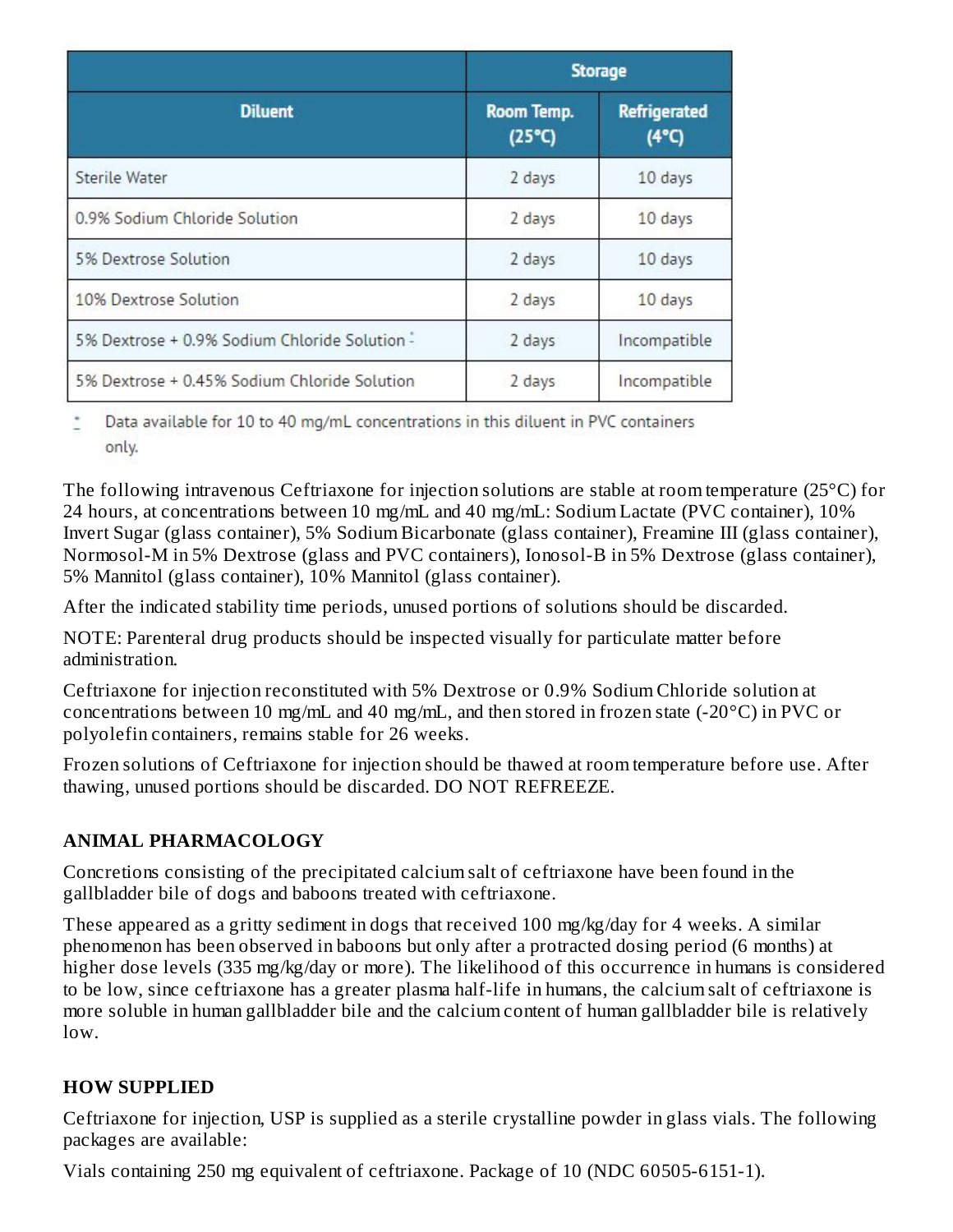Vials containing 500 mg equivalent of ceftriaxone. Package of 10 (NDC 60505-6152-1).

Vials containing 1 g equivalent of ceftriaxone. Package of 10 (NDC 60505-6148-4).

Vials containing 2 g equivalent of ceftriaxone. Package of 10 (NDC 60505-6149-4).

Vials containing 250 mg equivalent of ceftriaxone. Package of 1 (NDC 60505-6151-4).

Vials containing 500 mg equivalent of ceftriaxone. Package of 1 (NDC 60505-6152-4).

Storage Prior to Reconstitution

Store at 20° to 25°C (68° to 77°F) [See USP Controlled Room Temperature]. Protect from light.

## **CLINICAL STUDIES**

Clinical Trials in Pediatric Patients With Acute Bacterial Otitis Media: In two adequate and wellcontrolled US clinical trials a single IM dose of ceftriaxone was compared with a 10 day course of oral antibiotic in pediatric patients between the ages of 3 months and 6 years. The clinical cure rates and statistical outcome appear in the table below:

|                  |                                          |                                                   | <b>Clinical Efficacy in Evaluable</b><br><b>Population</b> |                                      |  |
|------------------|------------------------------------------|---------------------------------------------------|------------------------------------------------------------|--------------------------------------|--|
| <b>Study Day</b> | <b>Ceftriaxone</b><br><b>Single Dose</b> | Comparator -<br>10 Days of<br><b>Oral Therapy</b> | 95%<br><b>Confidence</b><br><b>Interval</b>                | <b>Statistical</b><br><b>Outcome</b> |  |
| Study $1 - US$   |                                          | amoxicillin/clavul<br>anate                       |                                                            |                                      |  |
| 14               | 74% (220/296)                            | 82% (247/302)                                     | $(-14.4\%, -0.5\%)$                                        | Ceftriaxone is<br>lower than         |  |
| 28               | 58% (167/288)                            | 67% (200/297)                                     | $(-17.5\%, -1.2\%)$                                        | control at study<br>day 14 and 28.   |  |
| Study 2 - US     |                                          | TMP-SMZ                                           |                                                            |                                      |  |
| 14               | 54% (113/210)                            | 60% (124/206)                                     | $(-16.4\%, 3.6\%)$                                         | Ceftriaxone is<br>equivalent to      |  |
| 28               | 35% (73/206)                             | 45% (93/205)                                      | $(-19.9\%, 0.0\%)$                                         | control at study<br>day 14 and 28.   |  |

#### Table 7 Clinical Efficacy in Pediatric Patients with Acute Bacterial Otitis Media

An open-label bacteriologic study of ceftriaxone without a comparator enrolled 108 pediatric patients, 79 of whom had positive baseline cultures for one or more of the common pathogens. The results of this study are tabulated as follows:

Week 2 and 4 Bacteriologic Eradication Rates in the Per Protocol Analysis in the Roche Bacteriologic Study by pathogen: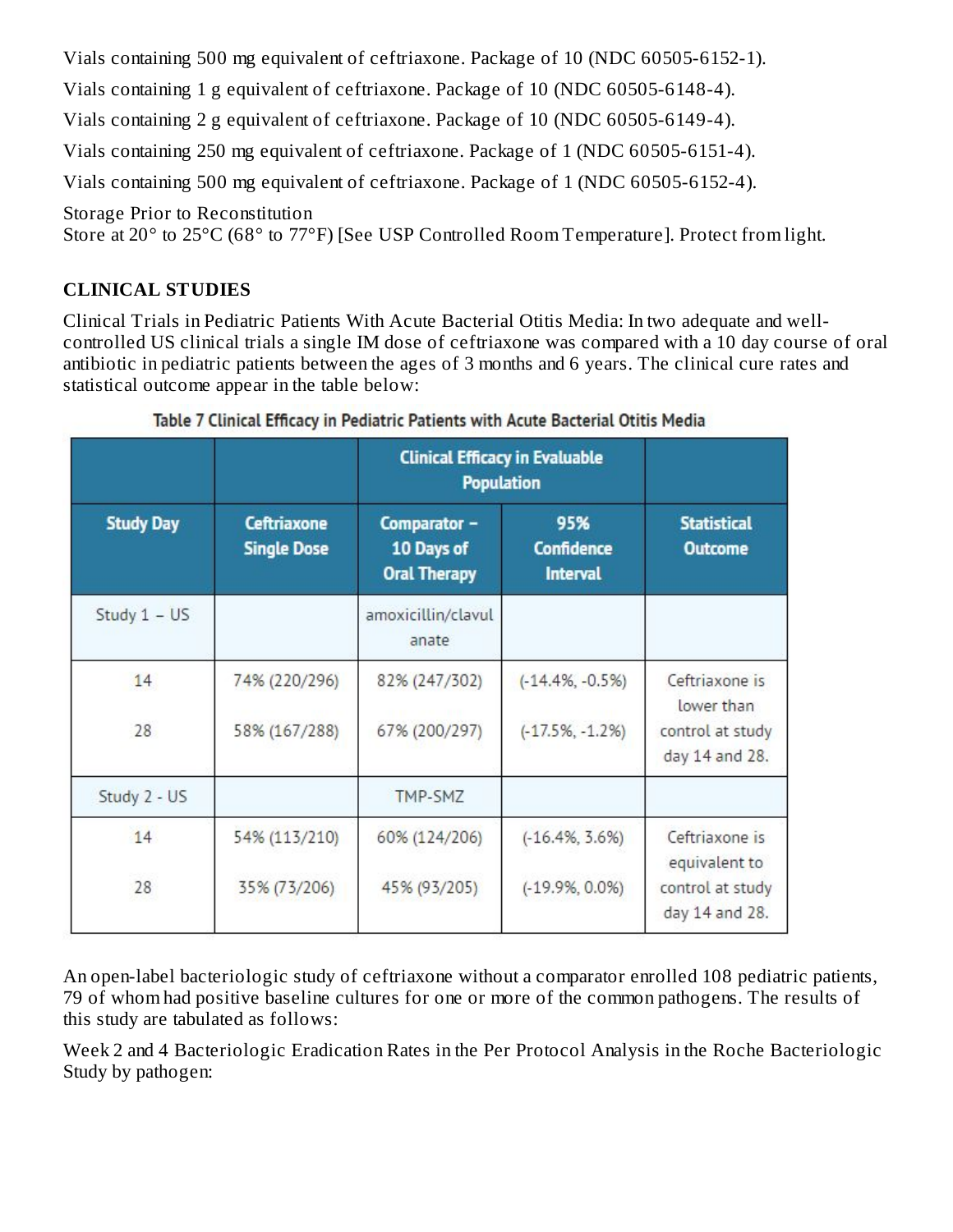| Table 8 Bacteriologic Eradication Rates by Pathogen |
|-----------------------------------------------------|
|-----------------------------------------------------|

|                          | <b>Study Day</b><br>13 to 15 |                  | <b>Study Day</b><br>$30+2$ |                  |
|--------------------------|------------------------------|------------------|----------------------------|------------------|
| Organism                 | No.<br>Analyzed              | No.<br>Erad. (%) | No.<br>Analyzed            | No.<br>Erad. (%) |
| Streptococcus pneumoniae | 38                           | 32(84)           | 35                         | 25(71)           |
| Haemophilus influenzae   | 33                           | 28(85)           | 31                         | 22(71)           |
| Moraxella catarrhalis    | 15                           | 12 (80)          | 15                         | 9(60)            |

Trademarks are the property of their respective owners.

Manufactured by: Qilu Pharmaceutical Co., Ltd. High Tech Zone Jinan, 250101, China

Manufactured for: Apotex Corp. Weston, FL 33326

Code number: 34040030811C

Rev 05/19

#### **SAMPLE PACKAGE LABEL**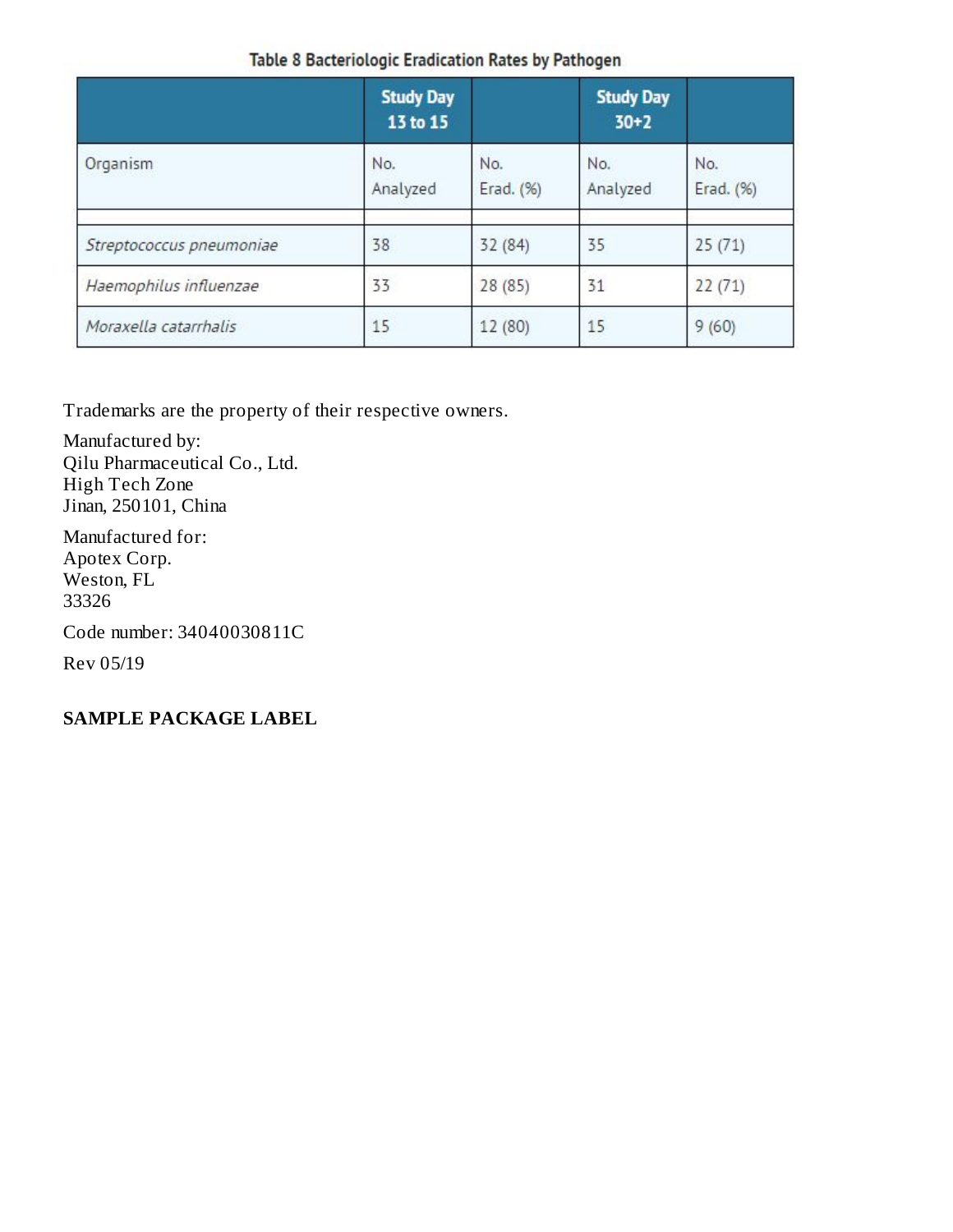| NDC # 52584 $-148-00$<br>ITEM#:2480761<br>LOT # XXXXXXXXX<br>$EXP: mm - vv$                                         |                                                                                                                                                                                                                                                            | Packaged By<br>General Injectables and Vaccines, Inc.<br>80 Summit View Lane<br><b>Bastian, VA 24 314</b> |  |
|---------------------------------------------------------------------------------------------------------------------|------------------------------------------------------------------------------------------------------------------------------------------------------------------------------------------------------------------------------------------------------------|-----------------------------------------------------------------------------------------------------------|--|
| <b>CEFTRIAXONE</b>                                                                                                  |                                                                                                                                                                                                                                                            |                                                                                                           |  |
| 1 GRAM                                                                                                              | <b>INJECTION, USP</b><br><b>SINGLE USE VIAL</b>                                                                                                                                                                                                            | SEE HANUFACTURER'S INSERT<br>FOR COMPLETE PRODUCT AND<br>PRESCRIBING INFORMATION                          |  |
| TO THE DESIRED CONCENTRATION WITH THE<br>APPROPRIATE INTRAVENOUS DILUENT.<br>STORAGE AFTER RECONSTITUTION AND USUAL | FOR IM OR IV USE. PROTECT FROM LIGHT, DISCARD<br>UNUSED PORTION. EACH VIAL CONTAINS CEFTRIAXONE<br>SODIUM EQUIVALENT TO 1G OF CEFTRIAXONE. THE SODIUM<br>CONTENT IS 83MG (3.6mEq) PER GRAM OF CEFTRIAXONE<br>ACTIVITY. WITHDRAW ENTIRE CONTENTS AND DILUTE |                                                                                                           |  |
| DOSAGE: SEE PACKAGE INSERT.<br>Keep out of children's reach.                                                        |                                                                                                                                                                                                                                                            |                                                                                                           |  |
| Store at controlled room<br>temperature 68F to 77F.                                                                 |                                                                                                                                                                                                                                                            |                                                                                                           |  |
|                                                                                                                     |                                                                                                                                                                                                                                                            |                                                                                                           |  |
| MANUFACTURER INFORMATION<br>Mfr: Apotex                                                                             |                                                                                                                                                                                                                                                            | (10)XXXXXX<br>(17)XXXXXXXX                                                                                |  |
| GRIG MFG LOT: $XX - XXX - XX$                                                                                       |                                                                                                                                                                                                                                                            | (01)XXXXXXXXXXX                                                                                           |  |
| $NDC:60505 - 6148 - 4$                                                                                              |                                                                                                                                                                                                                                                            | (21) XXXXXXXXXXX<br>RX ONLY                                                                               |  |

ceftriaxone sodium injection, powder, for solution

| <b>Product Information</b> |                                      |                       |                                   |  |
|----------------------------|--------------------------------------|-----------------------|-----------------------------------|--|
| <b>Product Type</b>        | HUMAN PRESCRIPTION DRUG              | Item Code<br>(Source) | NDC:52584-148(NDC:60505-<br>6148) |  |
| Route of Administration    | INTRAVENOUS,<br><b>INTRAMUSCULAR</b> |                       |                                   |  |

| <b>Active Ingredient/Active Moiety</b>                                       |                                   |  |  |
|------------------------------------------------------------------------------|-----------------------------------|--|--|
| Ingredient Name                                                              | <b>Basis of Strength</b> Strength |  |  |
| <b>CEFTRIAXONE SODIUM (UNII: 023Z5BR09K) (CEFTRIAXONE - UNII:75J73V1629)</b> | CEFTRIAXONE                       |  |  |

| #                            | <b>Packaging</b><br><b>Item Code</b> | <b>Package Description</b>                                    | <b>Marketing Start</b><br>Date | <b>Marketing End</b><br>Date |
|------------------------------|--------------------------------------|---------------------------------------------------------------|--------------------------------|------------------------------|
| $\mathbf{1}$                 | NDC:52584-148-<br>00                 | $1$ in $1$ $BAG$                                              | 05/17/2019                     |                              |
| $\mathbf{1}$                 |                                      | 1 in 1 VIAL, SINGLE-USE; Type 0: Not a Combination<br>Product |                                |                              |
|                              |                                      |                                                               |                                |                              |
| <b>Marketing Information</b> |                                      |                                                               |                                |                              |